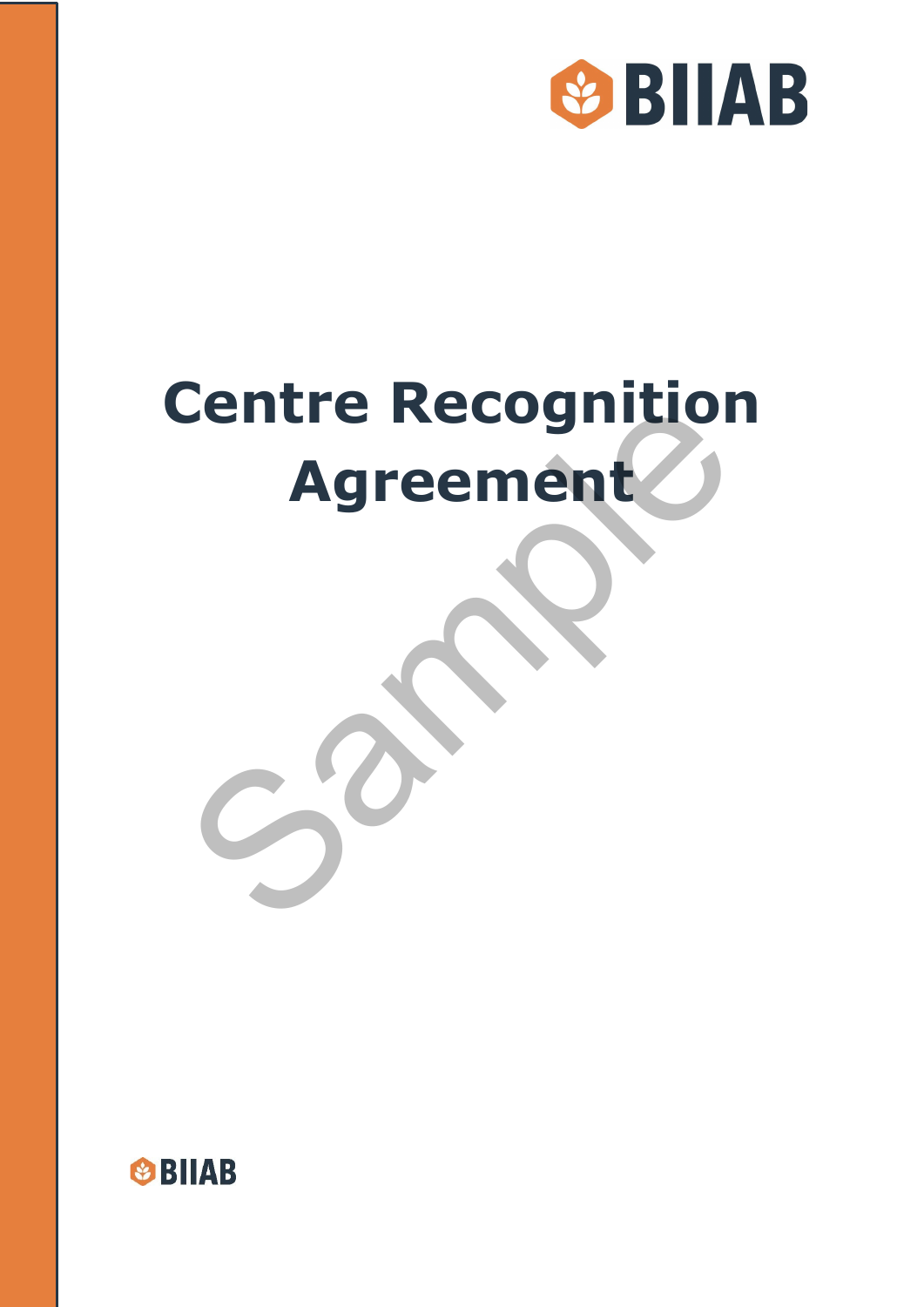

**This Agreement** is made on 01 March 2021

# **Parties**

**(1) BIIAB Qualifications Limited,** a company incorporated and registered in England and Wales with company number 10054831 whose registered office is at Robins Wood House, Robins Wood Road Aspley, Nottingham, Nottinghamshire, NG8 3NH ("**BIIAB**" **[1](#page-1-0)**).

## **(2) The authorised representative of**

| Nottinghamshire, NG8 3NH ("BIIAB" 1).       |  |
|---------------------------------------------|--|
| The authorised representative of            |  |
|                                             |  |
| whose principal office is at                |  |
| <b>ADDRESS </b>                             |  |
|                                             |  |
|                                             |  |
|                                             |  |
| and whose BIIAB Recognised Centre number is |  |
| <b>NUMBER</b>                               |  |
| together the "Parties" and each a "Party".  |  |

<span id="page-1-0"></span><sup>1</sup> BIIAB is a trading name of BIIAB Qualifications Limited, a recognised awarding organisation and part of the Skills and Education Group. Any reference to BIIAB, the company address, company registration numbers and company VAT should be deemed to mean BIIAB Qualifications Limited.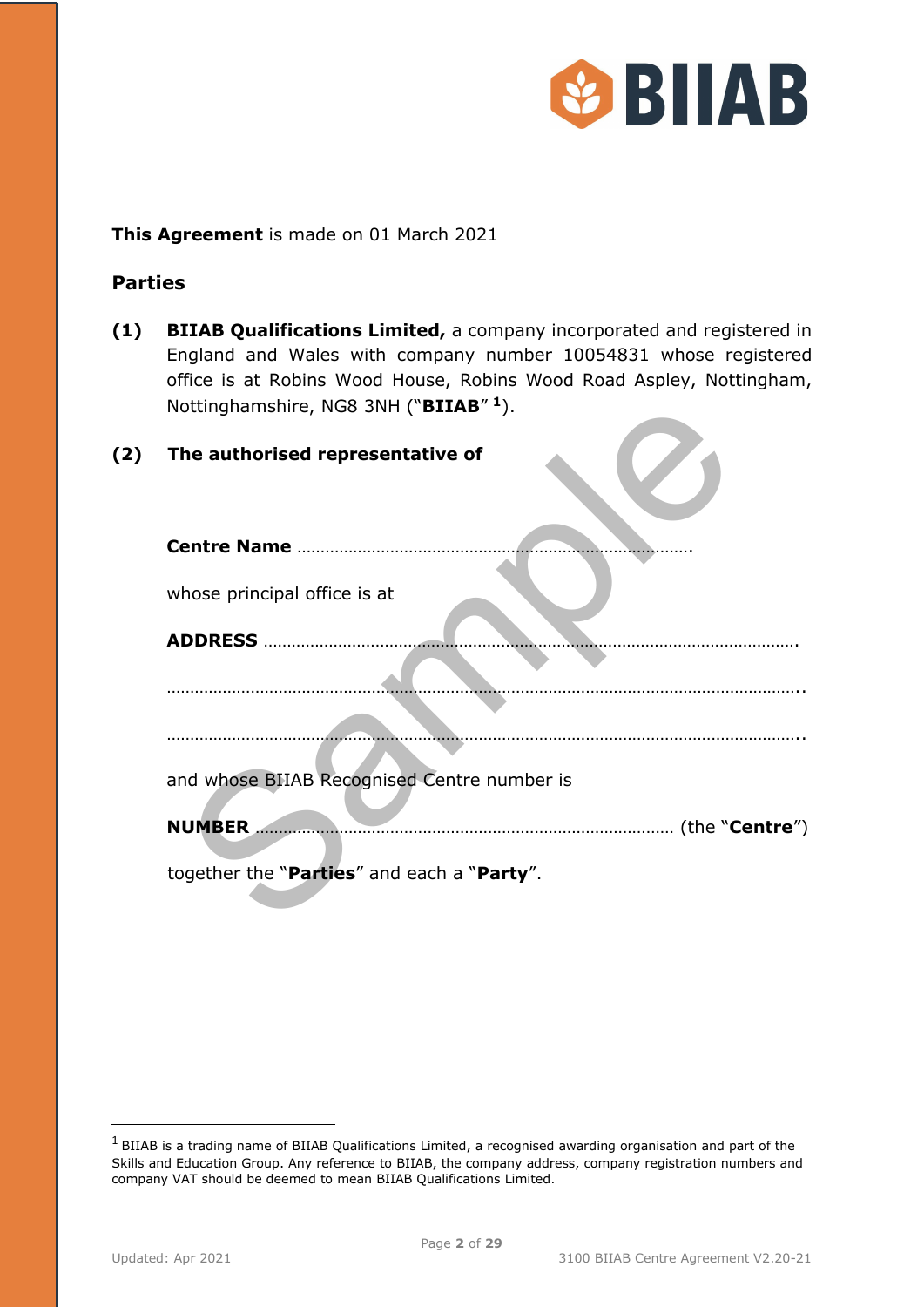

## **1 Definitions and interpretation**

1.1 The definitions and rules of interpretation in this clause apply to this Agreement:

**"BIIAB Intellectual Property"** any and all intellectual property rights of BIIAB of any nature anywhere in the world whether registered, registrable or otherwise, including patents, utility models, trademarks, registered designs and domain names, applications for any of the foregoing, trade or business names, goodwill, copyright and rights in the nature of copyright, design rights, rights in databases, moral rights, know-how and any other intellectual property rights which subsist in computer software, computer programs, websites, documents, information, techniques, business methods, drawings, logos, instruction manuals, lists and procedures and particulars of customers, marketing methods and procedures and advertising literature, including the "look and feel" of any websites. designs and domain names, applications for the foregoing, trade or business names, and the copyright and rights in the nature of coconsume design rights which substitute in the nature of computer scomputer programs, websit

## **"BIIAB Policies and Procedures"**

means the policies and procedures applicable to the Recognised Centres published on the Website or otherwise made available to the Recognised Centres, as listed in Schedule 1, and as amended, supplemented and updated from time to time.

**"BIIAB Recognised Centre Logo"**

means a logo designated by BIIAB from time to time for use by the Recognised Centres in connection with the delivery of BIIAB qualifications.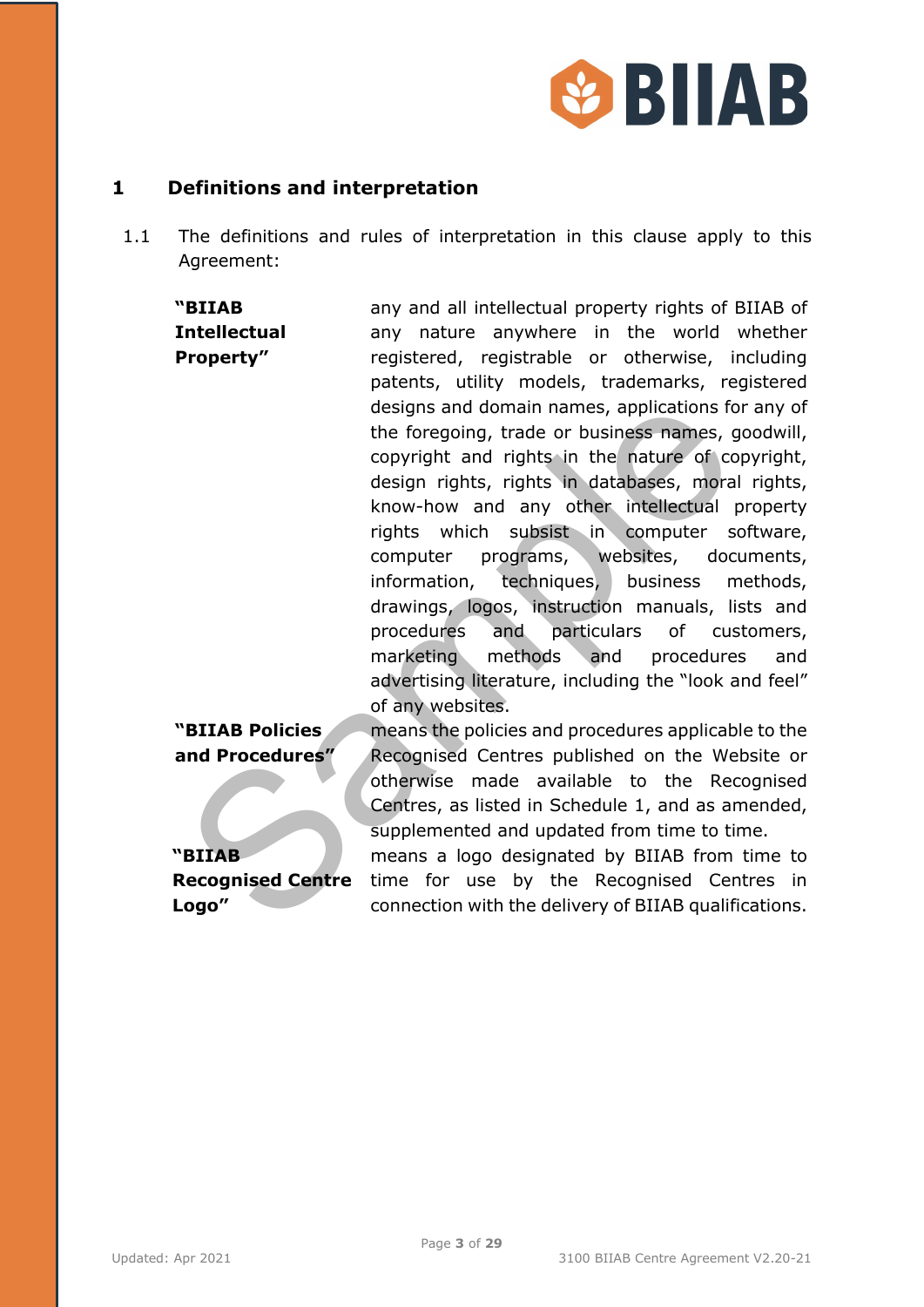

**"Adverse Effect"** means an adverse effect as defined in the applicable General Conditions of Recognition, including an act, omission, event, incident, or circumstance which:

> (a) gives rise to prejudice to Learners or potential Learners; or

(b) adversely affects:

(i) the ability of BIIAB to undertake the development, delivery or award of qualifications in accordance with its Regulatory Requirements;

(ii) the standards of qualifications which BIIAB makes available or proposes to make available; or

(iii) public confidence in such qualifications.<sup>[2](#page-3-0)</sup> **"Agreement"** means this agreement.

> means an application submitted to BIIAB for the purpose of obtaining Recognition, in the form prescribed by BIIAB from time to time.

means an application submitted to BIIAB in conjunction with (or as part of) the Application for Centre Recognition, or at any time after Recognition, to request Approval and/or to add further Qualifications to the existing Approval, in the form prescribed by BIIAB from time to time. (i) the ability of BIIAB to undert<br>
development, delivery or away qualifications in accordance we<br>
regulatory Requirements;<br>
(ii) the standards of qualifications which<br>
makes available or proposes to<br>
available; or<br>
(iii)

**"Approval"** means approval granted by BIIAB in respect of delivery of Qualifications by the Centre, and "**Approved"** shall be construed accordingly.

> means an organisation recognised by a Regulator in respect of award of regulated qualifications.

**"Business Day"** means a day other than a Saturday, Sunday or public holiday in the UK.

**"Application for Centre Recognition" "Application for Qualification Approval"**

**"Awarding Organisation / Body"**

<span id="page-3-0"></span><sup>2</sup> Regulatory definition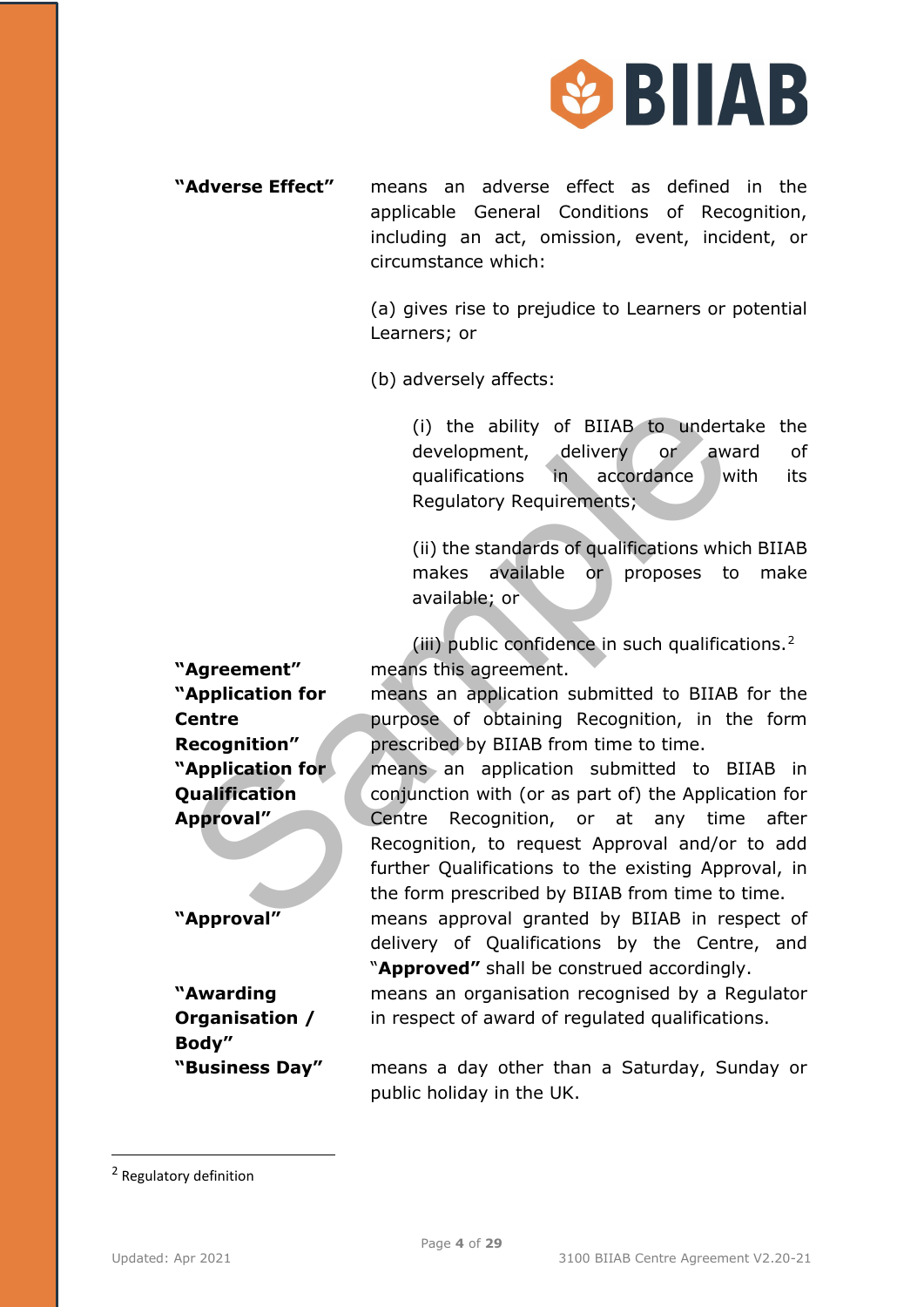

**"Change of Control"** means the change of the person who determines the affairs of the Centre, either by means of majority shareholding, voting power or the terms of any constitution or contract.

**"Commencement Date"** means the date when this Agreement is signed by both Parties

**"Centre Agreement"** means the legally binding agreement between BIIAB and the Centre for the Recognition and Approval on the terms set out in this Agreement, the Application for Centre Recognition, any Criteria, any Application for Qualification Approval and the BIIAB Policies and Procedures.

**"Criteria"** means any specific requirements that may be imposed by BIIAB as part of Recognition and/or Approval, as notified to the Centre in writing upon Recognition and/or Approval, and/or at any time thereafter.

**"Conditions of Recognition"** means any or all, as the context may require, of the following: Ofqual General Conditions of Recognition, CCEA General Conditions of Recognition, SQA Accreditation Regulatory Principles and Qualifications Wales Standard Conditions of Recognition, published by the Regulators from time to time. the Application for Centre Recognition, any<br>
any Application for Qualification Approval<br>
BIIAB Policies and Procedures.<br>
Triteria"
means any specific requirements that<br>
imposed by BIIAB as part of Recognition<br>
Approval, as

**"Delivery"** means the delivery of teaching and learning, assessment and internal quality assurance

**"Key Personnel"** means any or all, as the context may require, of the following: Main Examinations Officer, Head of Finance, Head of Curriculum, Quality Assurance Manager; Principal/Head of Centre, and/or any other person/role named on the Application for Centre Recognition.

**"Learner"** means a person who is registered to take a BIIAB Qualification and to be assessed as part of that Qualification.

**"Qualification(s)"** means the qualifications (including any units of qualifications) which the Centre is Approved to deliver under the terms of the Centre Agreement. **"Recognised Centre(s)"** means an organisation that has been recognised by BIIAB as suitable to deliver BIIAB qualifications.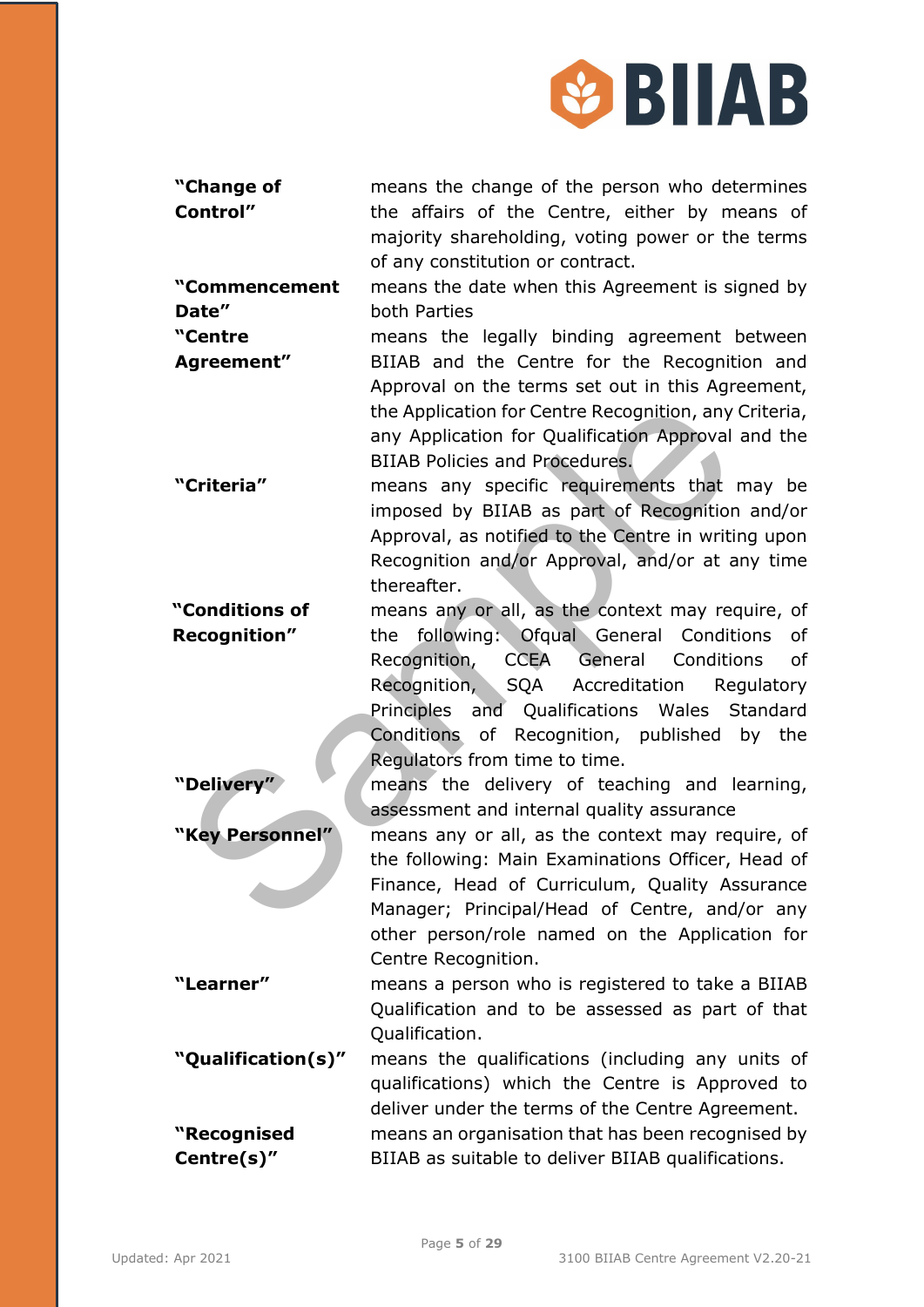

**"Recognition"** means the confirmation by BIIAB that an organisation is considered by BIIAB as suitable, subject to Approval, to deliver BIIAB qualifications. **"Regulator(s)"** means the qualifications regulators in England (the Office of Qualifications and Examinations Regulation (**Ofqual**)), Wales (**Qualifications Wales**), Scottish Qualifications Authority Accreditation (**SQA**) and Northern Ireland (Council for the Curriculum, Examinations and Assessment (**CCEA**)), and includes any successors to those bodies.

**"Regulatory Requirements"** means any conditions to which BIIAB is subject as an Awarding Organisation/Body, including the Conditions of Recognition and any other (general or specific) conditions imposed by any Regulator on BIIAB from time to time, as notified by BIIAB from time to time.

**"Sanctions Policy"** means the BIIAB sanctions policy from time to time forming part of the BIIAB Policies and Procedures and setting out the rules, procedures and sanctions that may be applied by BIIAB in the event of a failure by the Centre to comply with the provisions of the Centre Agreement. (CCEA)), and includes any successors to bodies.<br>
Megulatory<br>
means any conditions to which BITAB is su<br>
means any conditions of Recognition and any other<br>
or specific) conditions imposed by any Regulation<br>
EITAB from time

**"Systems"** means BIIAB and/or any other website and/or Systems of BIIAB addressed to the Recognised Centres.

**"Users"** means persons who have a legitimate interest in Qualifications which may include Learners and Learners' representatives, prospective Learners, other Recognised Centres, teachers, assessors, employers and employers' representatives, further and higher education establishments, schools, government departments and agencies, and professional bodies.

**"VAT"** means value added tax or any equivalent tax chargeable.

**"Workforce"** means persons available for work (including employees, workers and contractors).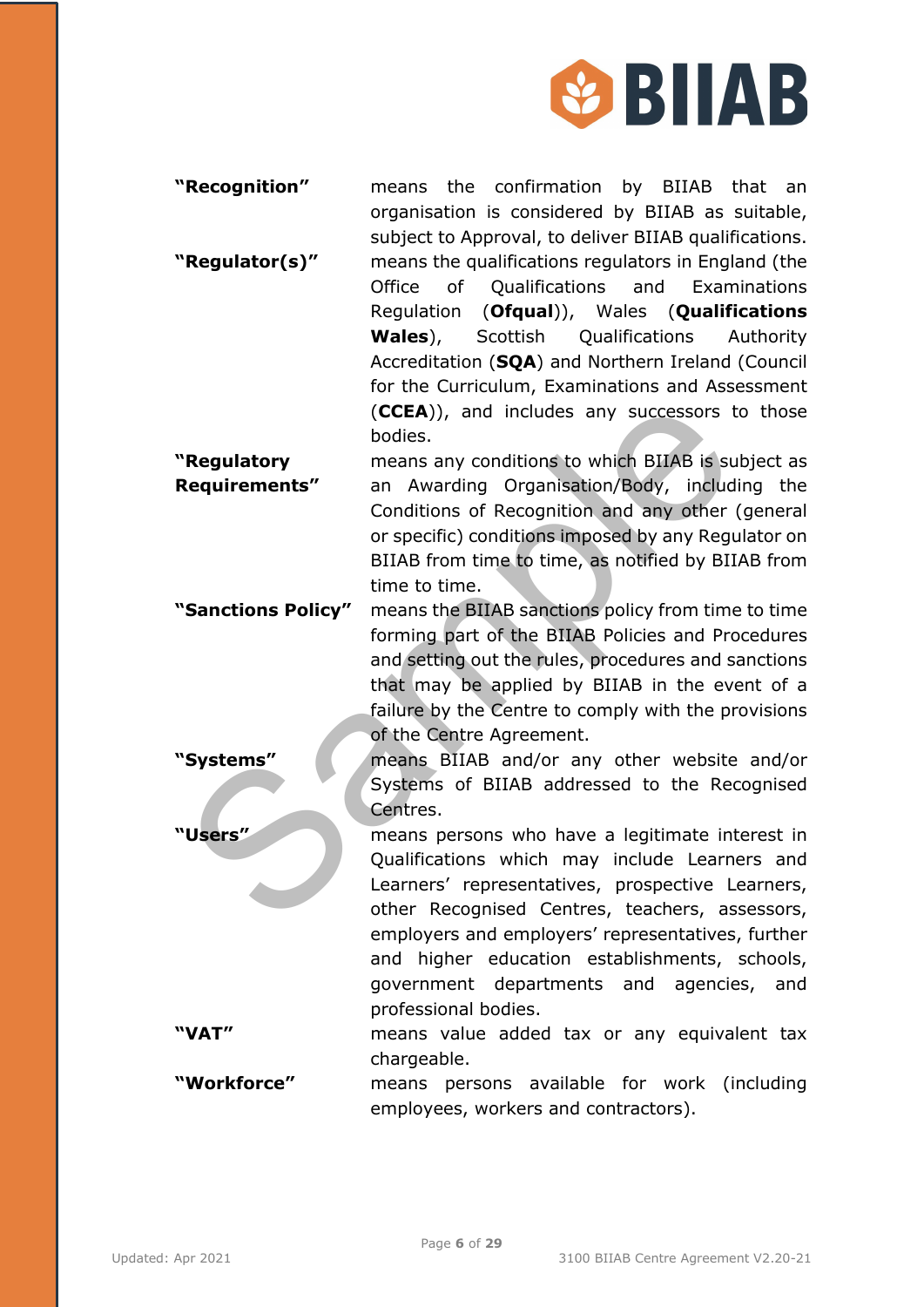

- 1.2 A person includes a natural person, corporate or unincorporated body (whether or not having separate legal personality).
- 1.3 Unless the context otherwise requires, words in the singular shall include the plural and in the plural shall include the singular.
- 1.4 The Centre Agreement shall be binding on the Parties to the Centre Agreement and their respective personal representatives, successors and permitted assigns, and references to any Party shall include that Party's personal representatives, successors and permitted assigns.
- 1.5 A reference to a statute, statutory provision is a reference to it as amended, extended or re-enacted from time to time and shall include subordinate legislation made from time to time under that statute or statutory provision.
- 1.6 A reference to Regulatory Requirements is a reference to such Regulatory Requirements as may be amended, extended or re-enacted from time to time.
- 1.7 A reference to writing or written includes email.
- 1.8 Any words following the terms including, include, in particular, for example or any similar expression shall be construed as illustrative and shall not limit the sense of the words, description, definition, phrase or term preceding those terms. personal representatives, successors and permitted assigns.<br>
A reference to a statute, statutory provision is a reference<br>
amended, extended or re-enacted from time to time and shal<br>
subordinate legislation made from time
- 1.9 The Schedule forms part of the Centre Agreement and shall have effect as if set out in full in the body of this Agreement. Any reference to this Agreement includes the Schedule.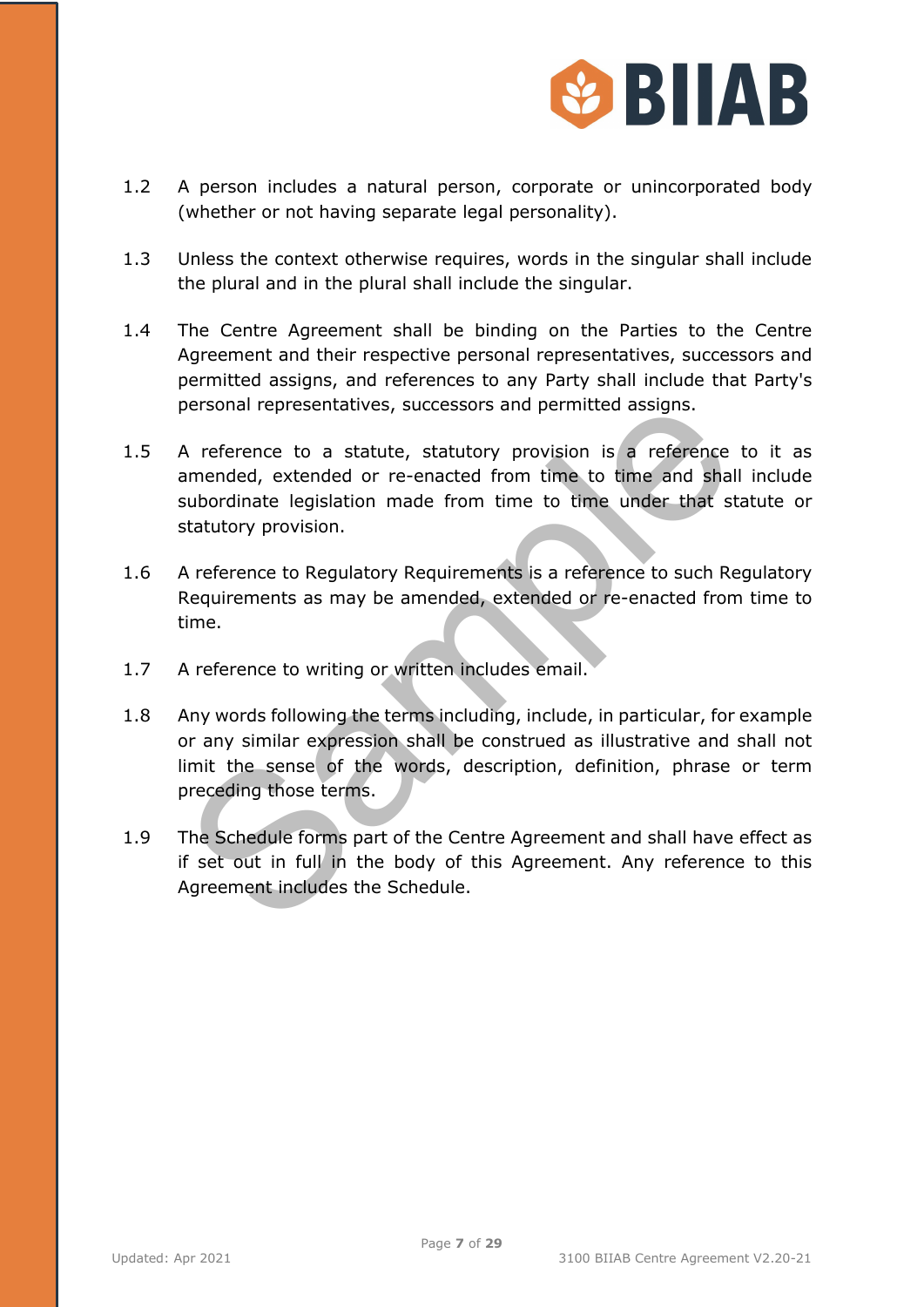

# **Part 1 Recognised Centre Agreement**

## **2 Agreement**

- 2.1 Application for Centre Recognition shall be treated as an offer to enter into a Centre Agreement with BIIAB, but shall not be binding on BIIAB.
- 2.2 The Centre Agreement shall come into effect and become binding and enforceable on both Parties on the Commencement Date and shall continue, unless terminated earlier in accordance with the provisions of this Agreement.
- 2.3 Subject to a valid and current Approval, the Centre shall be entitled to deliver Qualifications subject to, the provisions of the Centre Agreement.
- 2.4 This Agreement, together with the Application for Centre Recognition, any Application for Qualification Approval, any Criteria and the BIIAB Policies and Procedures constitute the terms of the Centre Agreement to the exclusion of any other terms that the Centre seeks to impose or incorporate, or which are implied by trade, custom, practice or course of dealing. Continue, unless terminated earlier in accordance with the providing Agreement.<br>
Subject to a valid and current Approval, the Centre shall be endeliver Qualifications subject to, the provisions of the Centre Agre<br>
This Agr
- 2.5 If there is an inconsistency between the provisions of this Agreement, the Application for Centre Recognition, Application for Qualification Approval, Criteria and/or any of the BIIAB Policies and Procedures, the following order of priority shall apply:
	- The provisions of this Agreement;
	- Any Criteria;
	- BIIAB Policies and Procedures;
	- Application for Qualification Approval; and application for Centre Recognition.
- 2.6 The Centre waives any right it might otherwise have to rely on any term endorsed upon, delivered with or contained in any documents of the Centre that is inconsistent with the Centre Agreement.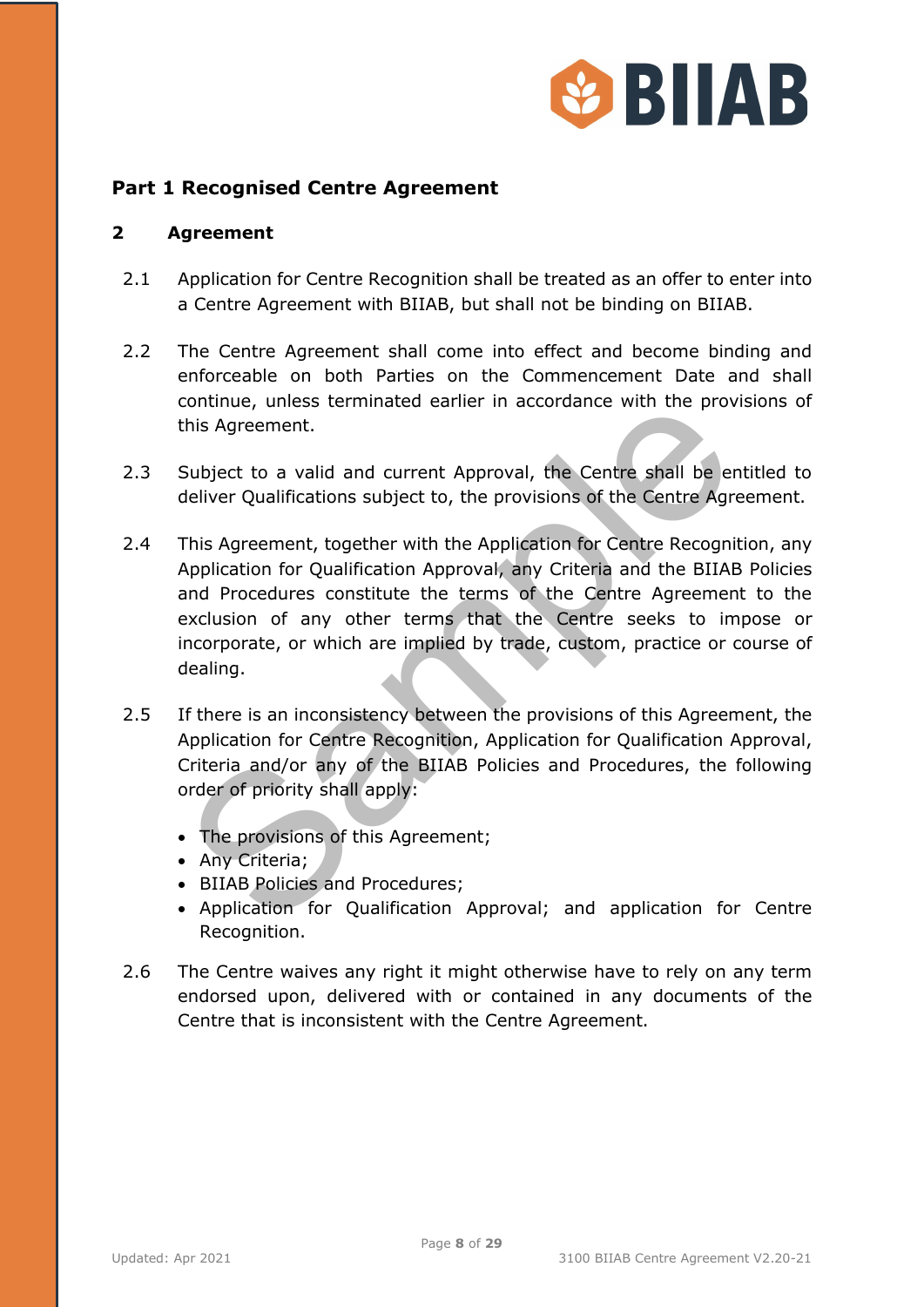

# **Part 2 Centre Requirements and Obligations**

#### **3 General**

The Centre shall at all times:

- 3.1 use its best endeavours to protect the interest of Learners in connection with the delivery of Qualifications;
- 3.2 take all reasonable steps to ensure that BIIAB is able to comply with the applicable Regulatory Requirements;
- 3.3 comply with all laws and regulations relating to its activities under the Centre Agreement;
- 3.4 comply at all times with the BIIAB Policies and Procedures;
- 3.5 promptly comply with requests for information or documents made by BIIAB or the Regulator(s);
- 3.6 provide assistance, on request, to BIIAB in carrying out any of its monitoring activities and co-operate with BIIAB in all matters related to the delivery of Qualifications, including by allowing BIIAB staff access to any Centre's offices and teaching/examination/assessment sites and its Workforce; applicable Regulatory Requirements;<br>comply with all laws and regulations relating to its activities u<br>Centre Agreement;<br>comply at all times with the BIIAB Policies and Procedures;<br>promptly comply with requests for informat
- 3.7 provide all reasonable assistance to Learners and BIIAB in respect of any transfer of Learners to a different Recognised Centre;
- 3.8 assist the Regulator(s) and any other relevant regulatory bodies in any investigations made for the purposes of performing regulatory functions;
- 3.9 comply with directions and/or sanctions imposed by BIIAB in accordance with the Centre Agreement;
- 3.10 promptly notify BIIAB if it becomes subject to Change of Control, insolvency proceedings, if it is unable to pay its debts, stops trading or commences winding down process;
- 3.11 promptly notify BIIAB if it becomes subject to any enforcement or regulatory proceedings, that may affect its ability to deliver the Qualifications in accordance with the Centre Agreement; and
- 3.12 comply with, and procure that its Workforce comply with, any terms of use of BIIAB Systems.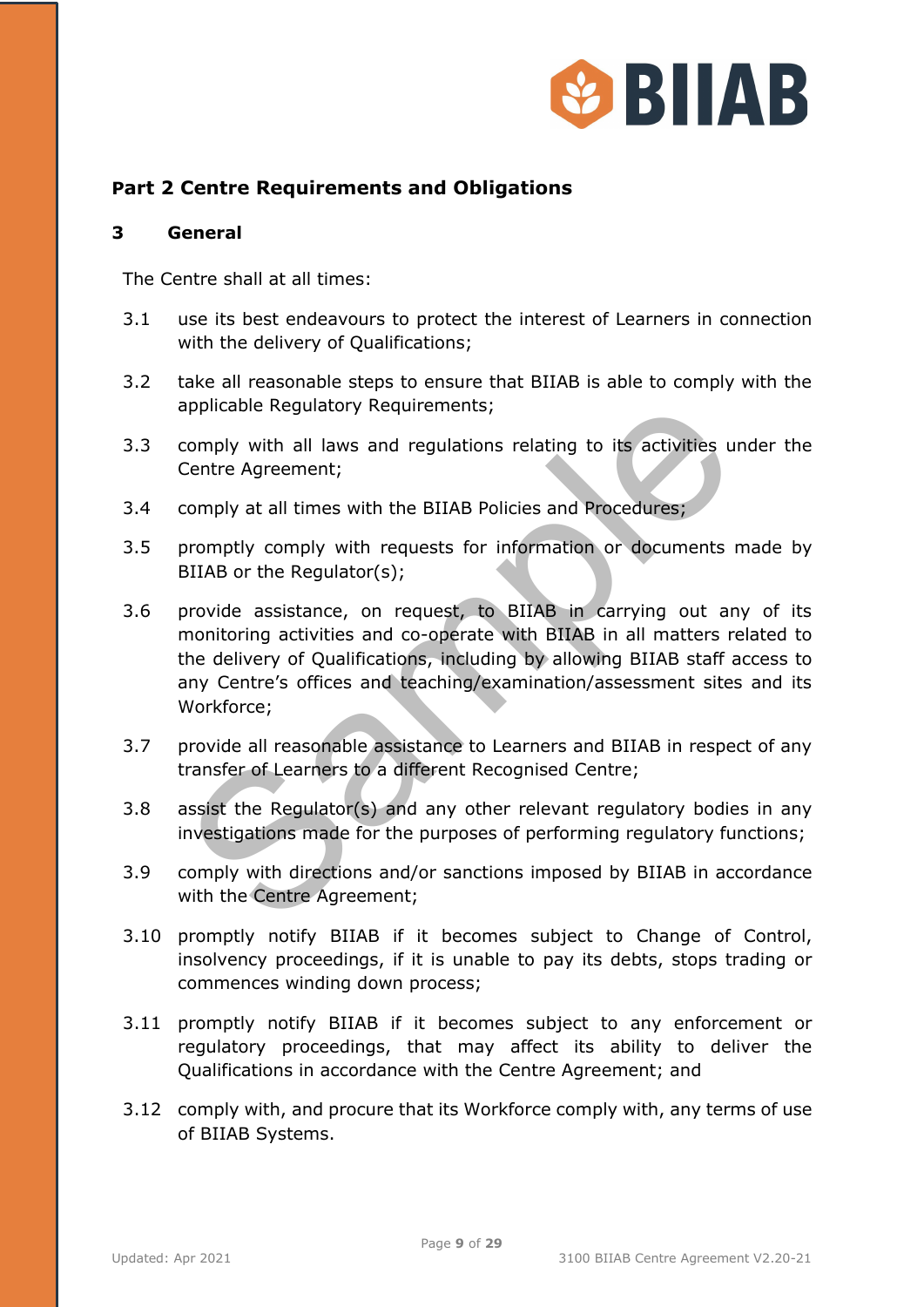

- 3.13 The Centre shall be solely responsible for obtaining (at its own cost) any licences or permits necessary for the delivery of Qualifications.
- 3.14 The Centre shall inform BIIAB as soon as reasonably practicable if it is likely to become unable to deliver any or all of the Qualifications in accordance with the terms of the Centre Agreement, in which case BIIAB shall be entitled, without prejudice to BIIAB's other rights and remedies, to modify, suspend or withdraw the Approval.
- 3.15 The Centre shall be responsible for all delivery locations it uses and BIIAB reserves the right to visit any at any time in accordance with the provisions of the Centre Agreement.
- 3.16 In the event the Centre wishes to modify, add or withdraw certain or all of the Qualifications from its Approval, or amend or add examination/assessment venue), it shall submit an application to BIIAB, in the form prescribed by BIIAB from time to time. Approval of any such application shall be at BIIAB's sole discretion. reserves the right to visit any at any time in accordance with the p<br>of the Centre Agreement.<br>In the event the Centre wishes to modify, add or withdraw certain<br>the Qualifications from its Approval, or amend<br>examination/ass

## **4 Identification and management of risk**

The Centre shall:

- 4.1 take all reasonable steps to ensure that it does not render BIIAB unsuitable to continue to award its qualifications or perform its functions as an Awarding Organisation/Body, whether directly or indirectly, and whether by any act or omission;
- 4.2 have appropriate policies, procedures and training in place to allow it to identify which acts or omissions will have, or are likely to have, an Adverse Effect, and to identify the risks of these acts or omissions occurring;
- 4.3 take all reasonable steps to identify the risk of the occurrence of any incident which could have an Adverse Effect;
- 4.4 notify BIIAB, as soon as reasonably practicable upon becoming aware, of:
	- 4.4.1 the risk of any incident which could have an Adverse Effect;
	- 4.4.2 acts, omissions or incidents which have, or are likely to have, an Adverse Effect; and/or
	- 4.4.3 any other act, omission or incident which may otherwise compromise the reputation of BIIAB and/or any of the Qualifications;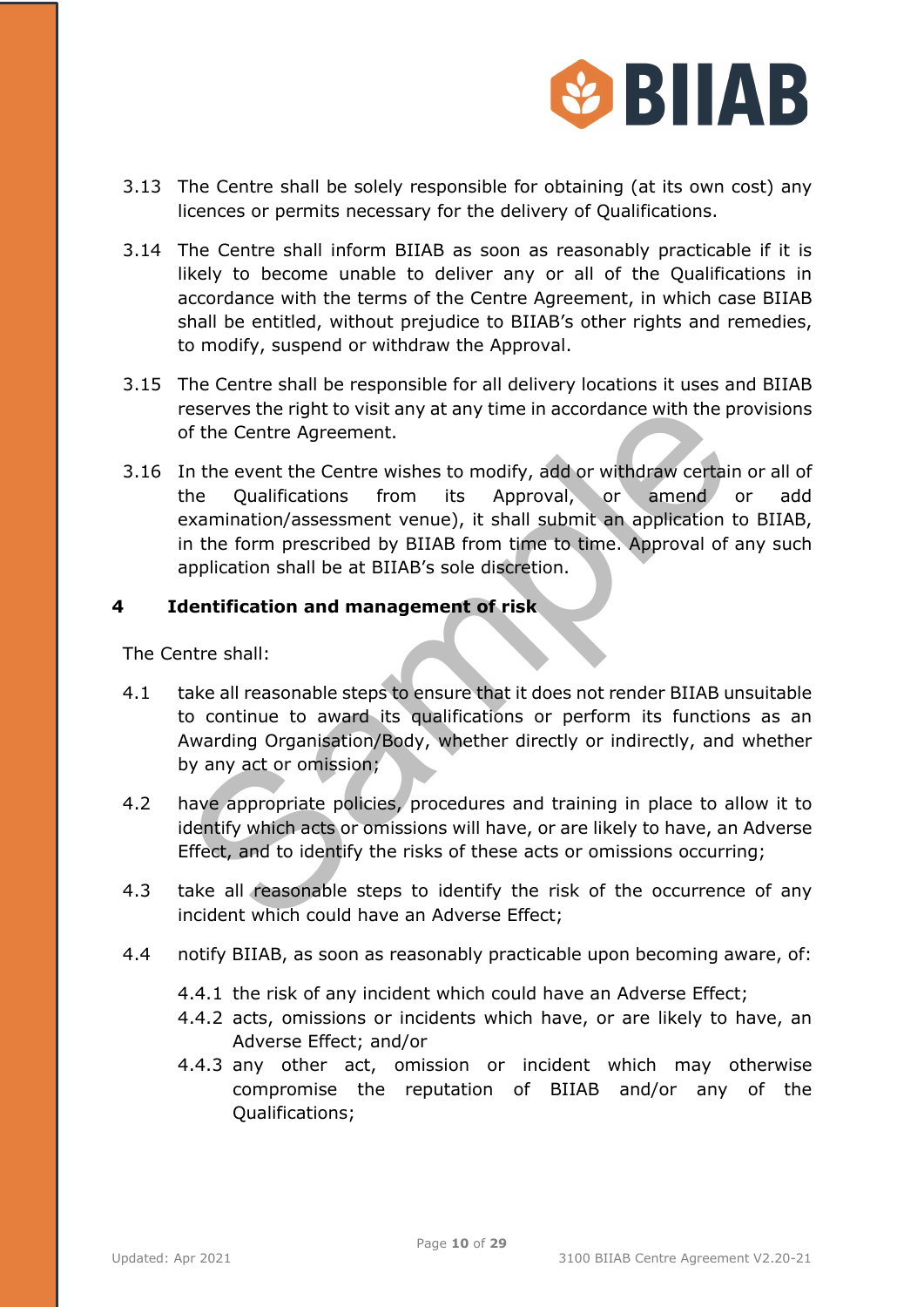

- 4.5 following notification under clause 4.4, take all reasonable steps, in consultation with BIIAB, to:
	- 4.5.1 prevent the incident from occurring or, where it cannot be prevented, reduce the risk of that incident occurring;
	- 4.5.2 prevent or mitigate any Adverse Effect as far as possible;
	- 4.5.3 give priority to (i) the provision of assessments which accurately differentiate between Learners on the basis of the level of attainment they have demonstrated and (ii) the accurate and timely award of Qualifications.

#### **5 Conflicts of interest**

The Centre shall:

- 5.1 establish, maintain and comply with a conflict of interest policy which is complementary to the relevant BIIAB Policies and Procedures;
- 5.2 identify and monitor:
	- 5.2.1 all conflicts of interest which relate to it, and
	- 5.2.1 any scenario in which it is reasonably foreseeable that any such conflict of interest could arise in the future;
- 5.3 take all reasonable steps to ensure that no conflict of interest which relates to it has an Adverse Effect.

#### **6 Resources**

The Centre shall:

- 6.2 retain a Workforce of appropriate size and competence to undertake the delivery of the Qualifications, including sufficient managerial and other resources to enable it effectively and efficiently deliver the Qualifications; The state and the state and the state and the state and the state and the state of interest<br>
Intre shall:<br>
Samplementary to the relevant BIIAB Policies and Procedures;<br>
Samplementary to the relevant BIIAB Policies and Proc
- 6.3 notify BIIAB promptly of any change of details of its Key Personnel including assessors and those responsible for internal quality assurance;
- 6.4 provide its Workforce with appropriate training and professional development to ensure maintenance and development of appropriate level of skills and competence, in accordance with good industry practice and any BIIAB directions from time to time, in connection with the delivery of Qualifications;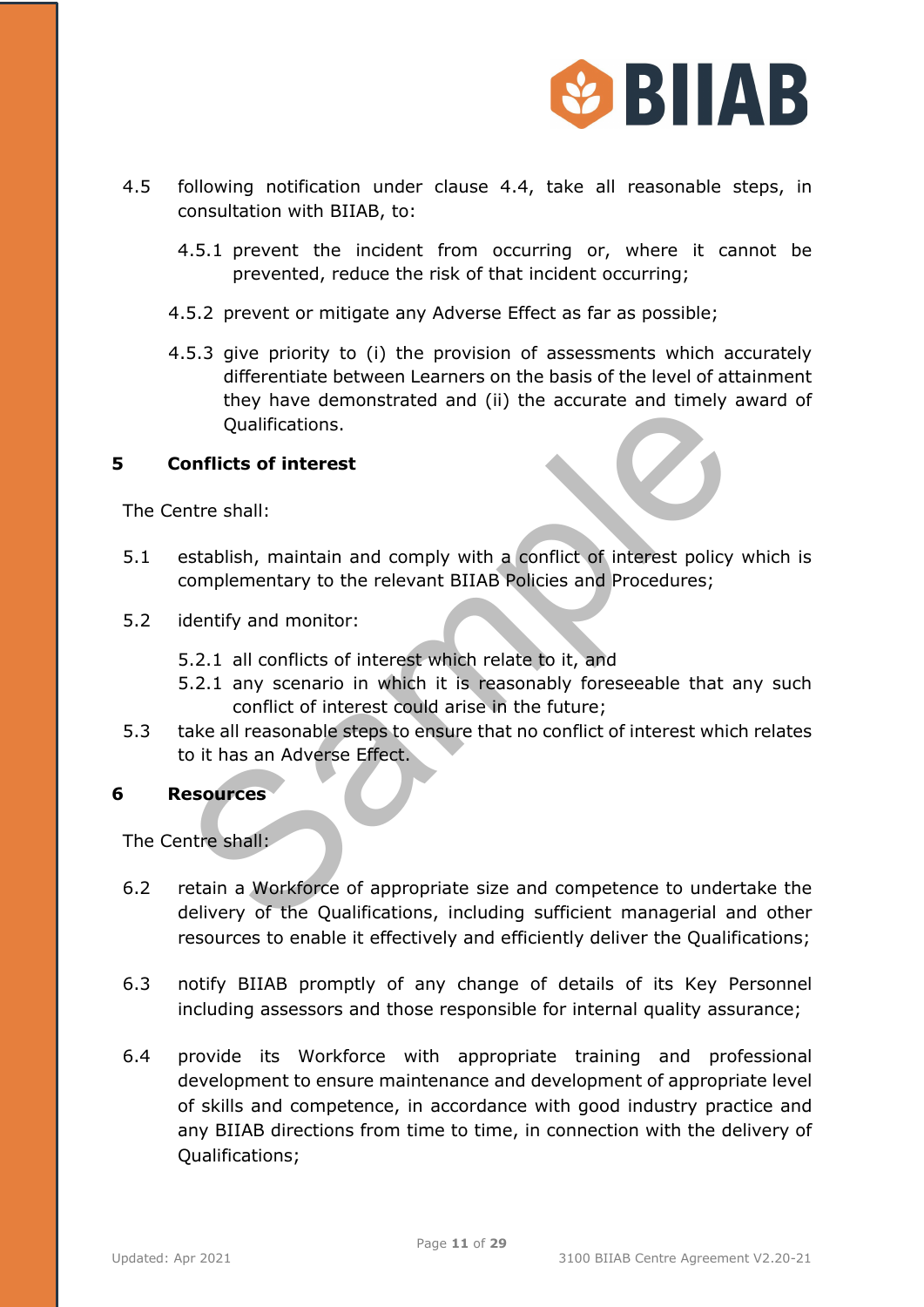

- 6.5 maintain appropriate level of financial resources to support the delivery of Qualifications in accordance with the Centre Agreement;
- 6.6 regularly monitor both physical and human resources it requires in order to deliver the Qualifications to the Learners.

## **7 Malpractice and maladministration**

The Centre shall:

- 7.1 adopt a policy and procedure, complementary to BIIAB's Policies and Procedures on malpractice and maladministration, that allows for the identification of, and aims to reduce, the risk and incidents of malpractice or maladministration occurring; adopt a policy and procedure, complementary to BIIAB's Poliprocedures on malpractice and maladministration, that allows<br>Procedures on malpractice and maladministration, that allows<br>or maladministration occurring;<br>take all
- 7.2 take all reasonable steps to prevent the occurrence of any malpractice or maladministration in the delivery of the Qualifications;
- 7.3 take all reasonable steps to monitor for risks and suspected incidents of malpractice or maladministration, and notify BIIAB of such risks and incidents as soon as practicable;
- 7.4 cooperate and assist BIIAB in respect of the investigation of any such risks or incidents;
- 7.5 where incidents of malpractice or maladministration are identified:
	- 7.5.1 take all reasonable steps to prevent such incidents from recurring and
	- 7.5.2 co-operate with BIIAB in respect of any action taken by BIIAB against the Centre and/or any individuals responsible for such incidents.

#### **8 Enrolment/Registration, assessments and moderation**

The Centre shall:

- 8.1 use its best endeavours to verify that the identity and information provided by the Learners upon registration is accurate and complete;
- 8.2 enrol Learners in line with BIIAB Enrolment Policy;
- 8.3 only enrol Learners for Qualifications/Units whom it reasonably expects to complete a Qualification/Unit;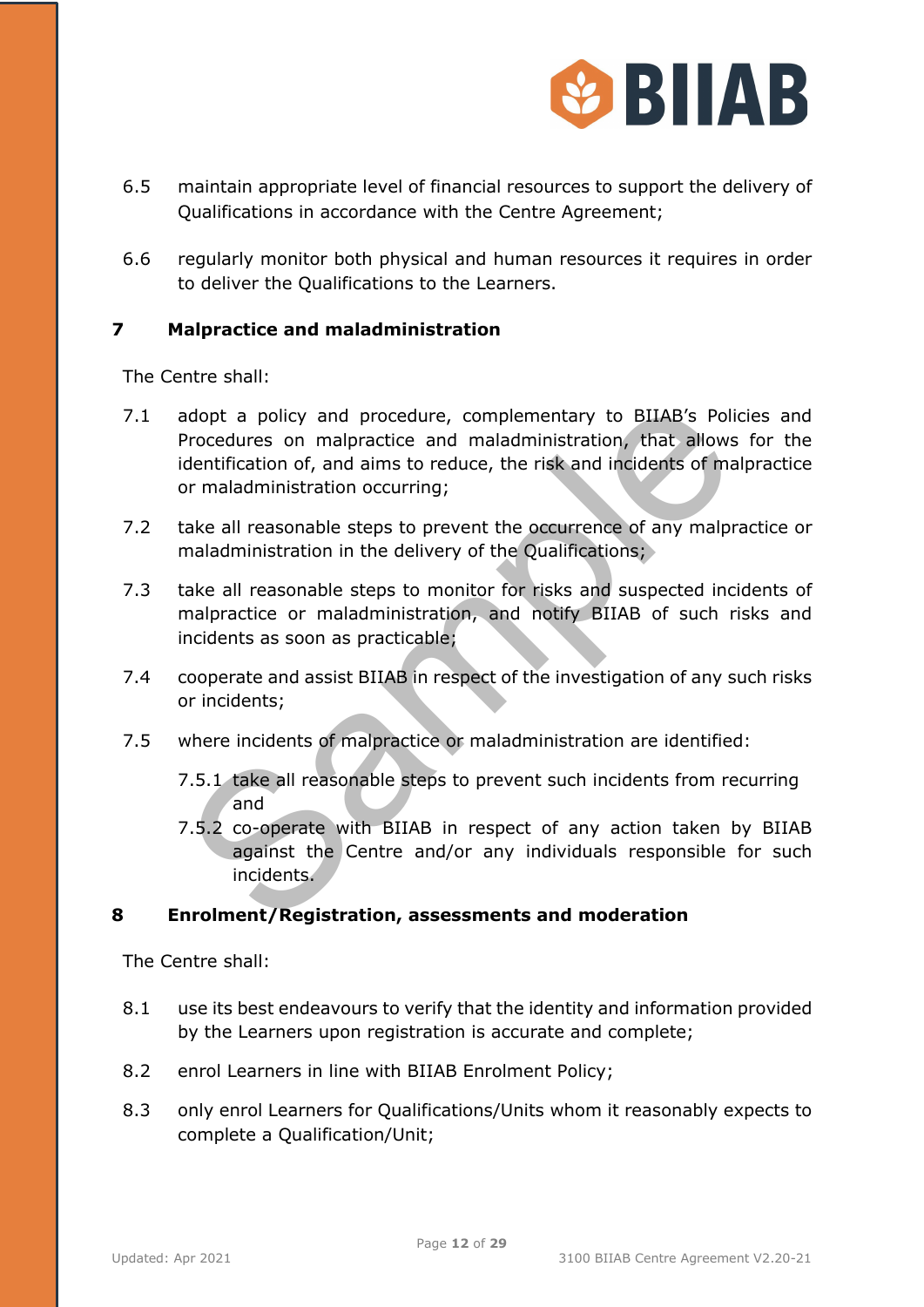

- 8.4 ensure that each Learner taking a Qualification is enrolled in a way that permits the Learner to be clearly and uniquely identified;
- 8.5 take all reasonable steps to ensure that Learners are fully informed about the requirements of their selected Qualifications as set out in the relevant Qualification specifications and guides published by BIIAB from time to time;
- 8.6 provide appropriate induction and support to Learners, in accordance with BIIAB Guidance;
- 8.7 have in place arrangements to allow for recognition of prior learning, where this is appropriate for a Qualification, and in accordance with the relevant BIIAB Guidance;
- 8.8 ensure that arrangements are in place to confirm Learners' identity for each assessment;
- 8.9 take all reasonable steps to ensure that:
	- 8.9.1 assessments are delivered effectively and efficiently, and in accordance with any Qualifications specifications and assessment criteria set out in the BIIAB Policies and Procedures or otherwise prescribed by BIIAB;
	- 8.9.2 any material produced by a Learner in an assessment is generated by that Learner;
- 8.9.3 where an assessment is required to be completed under specified conditions, Learners complete the assessment under those conditions (except where BIIAB Policies and Procedures on equality and diversity policy and/or access arrangements, reasonable adjustments and special consideration require otherwise); and the in place arrangements to allow for recognition of prior<br>
where this is appropriate for a Qualification, and in accordance<br>
relevant BIIAB Guidance;<br>
ensure that arrangements are in place to confirm Learners' ideach<br>
as
	- 8.9.4 the criteria against which Learners' performance will be differentiated are accurately and consistently applied;
- 8.10 ensure that the security of assessment materials is maintained at all times and is not in any way compromised;
- 8.11 take all reasonable steps to ensure that no person connected to it, or previously connected to it, discloses or causes to be disclosed information about any assessment or the content of any assessment materials where that information is confidential. The provisions of clause 19 shall apply to any such confidential information; and
- 8.12 comply with any instructions issued by BIIAB in respect of the marking of evidence generated by a Learner during an assessment.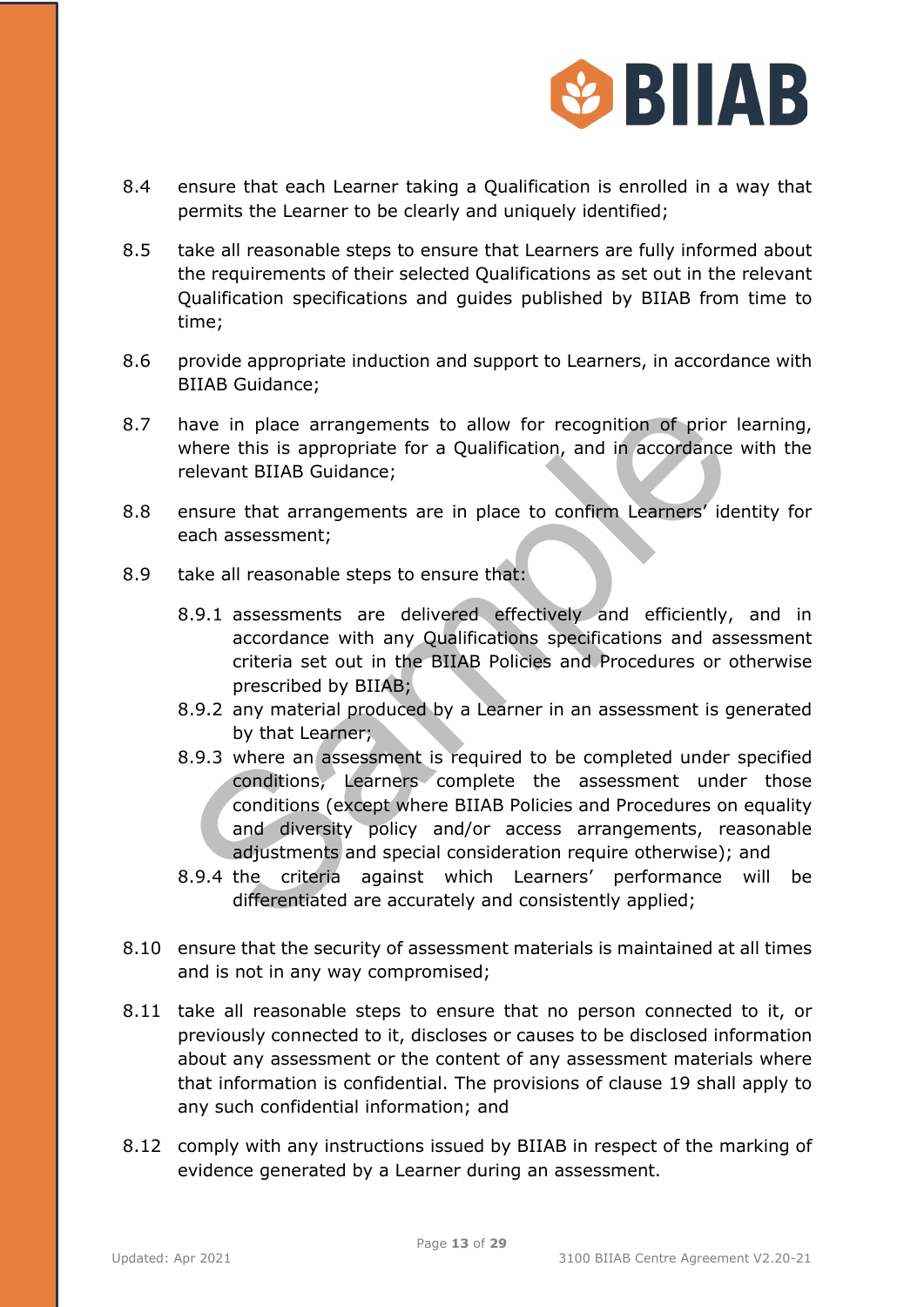

- 8.13 The Centre shall not permit any part of the assessment of a Learner (including by way of moderation) to be undertaken by any person who has a personal interest in the result of the assessment.
- 8.14 The Qualifications and/or assessments in connection with Qualifications shall be delivered in English language. The Centre shall not deliver the Qualifications and/or assessments in any other language without prior written approval of BIIAB unless it is a particular requirement of the assessment.

## **9 Security**

- 9.1 The Centre must comply with all BIIAB security requirements, as notified to the Centre or published by BIIAB from time to time, including those concerning the storage of any examination/assessment papers and the verification of Learners' identity.
- 9.2 The Centre shall notify BIIAB as soon as reasonably practicable of any incident or risk of any incident which could result in the Centre's noncompliance with BIIAB's examination/assessment security requirements and take all reasonable steps to prevent the breach occurring, or where it cannot be prevented, reduce the risk of that incident occurring as far as possible. **Example 15**<br>
The Centre must comply with all BIIAB security requirements, as<br>
to the Centre or published by BIIAB from time to time, includi<br>
concerning the storage of any examination/assessment papers<br>
verification of Le

#### **10 Promotion**

- 10.1 The Centre shall not promote in any way any BIIAB qualifications without a valid and current Approval.
- 10.2 The Centre shall not make any statement in relation to a Qualification which is likely to mislead Learners, potential Learners or any other persons, or which is not consistent with the scope of the Approval and/or any specifications and guides issued by BIIAB in respect of such Qualifications.

## **11 Review, monitoring and complaints**

- 11.1 The Centre shall ensure that all aspects of the delivery of Qualifications are subject to monitoring and review, and are in accordance with the terms of the Centre Agreement at all times.
- 11.2 The Centre shall, on request from BIIAB:
	- 11.2. provide the results of such monitoring and review to BIIAB; and/or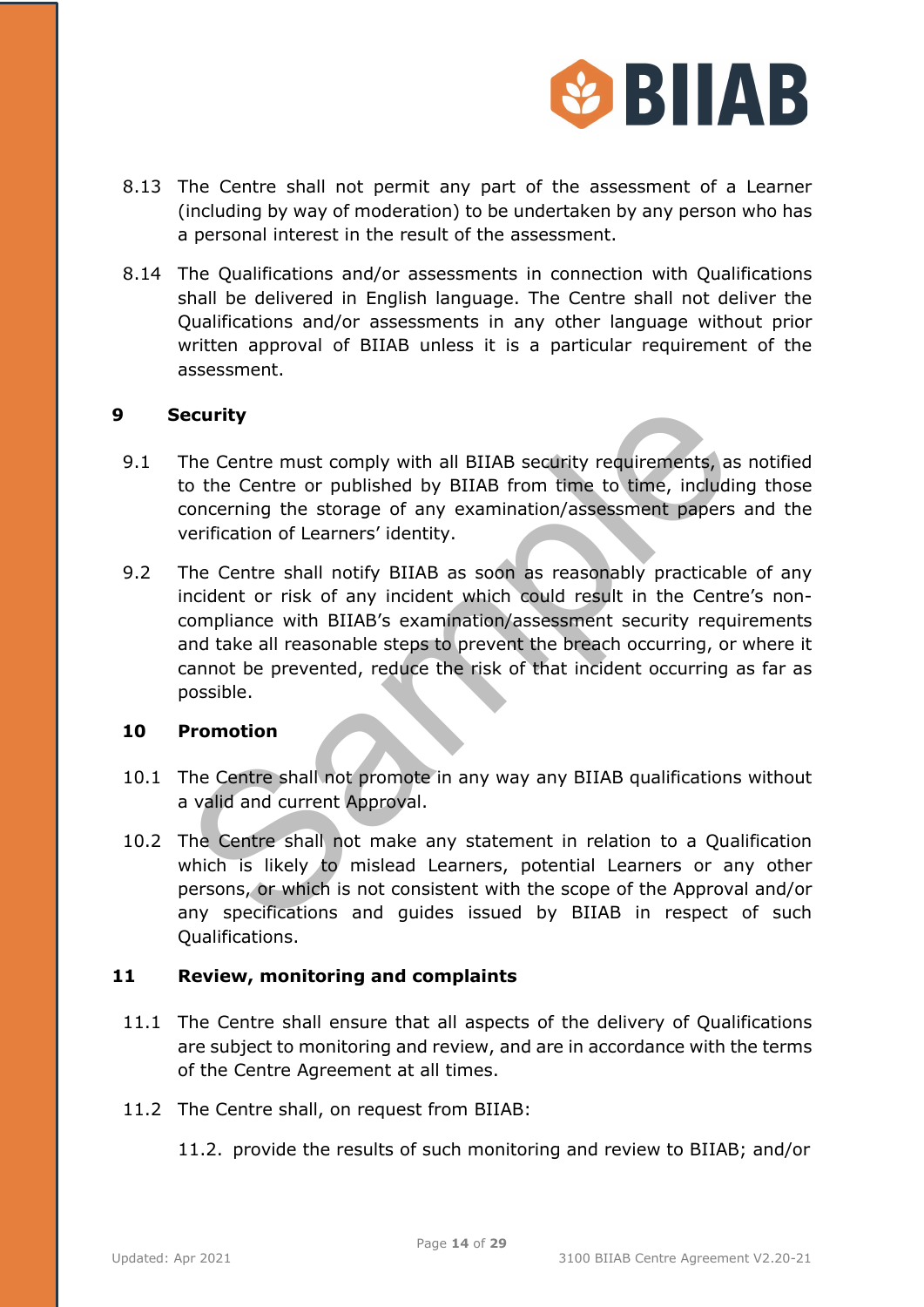

- 11.2.3 obtain feedback on Qualifications from Users.
- 11.3 The Centre shall operate an effective and appropriate complaints handling procedure and appeals process for the benefit of Learners, in compliance with the relevant BIIAB Policies and Procedures.

#### **12 Withdrawal**

The Centre shall, in the event it decides to (for any reason), or if BIIAB decides to, withdraw the Approval (including as a result of suspension, expiry or termination of Approval) (in full or in part):

- 12.1 comply with BIIAB Policies and Procedures for the withdrawal of Approval;
- 12.2 cooperate fully with BIIAB;
- 12.3 provide clear and accurate information about the withdrawal to the Users;
- 12.4 immediately cease to enrol Learners for Qualifications;
- 12.5 provide to BIIAB relevant details of the status of all Learners enrolled for Qualifications; and
- 12.6 take all reasonable steps to protect the interests of Learners, including, but not limited to, by assisting with or securing a transfer to a different Recognised Centre and supporting any valid claims for certification. expiry or termination of Approval) (in full or in part):<br>
comply with BIIAB Policies and Procedures for the withdrawal of A<br>
cooperate fully with BIIAB;<br>
provide clear and accurate information about the withdrawal to the<br>

## **Part 3 BIIAB Obligations**

- 13 BIIAB shall:
- 13.1 provide such information and guidance to the Centre as may be reasonably requested or required in respect of the delivery of Qualifications;
- 13.2 provide guidance as to how best to prevent, investigate, and deal with malpractice and maladministration;
- 13.3 where it has any cause to believe that an occurrence of malpractice or maladministration, or any connected occurrence may affect the Centre, it shall inform the Centre as soon as reasonably practicable.

## **Part 4 Terms and Conditions**

#### **14 Equality and diversity**

BIIAB has a statutory duty to comply with the requirements of the Equality Act 2010 ("the **Equality Act**").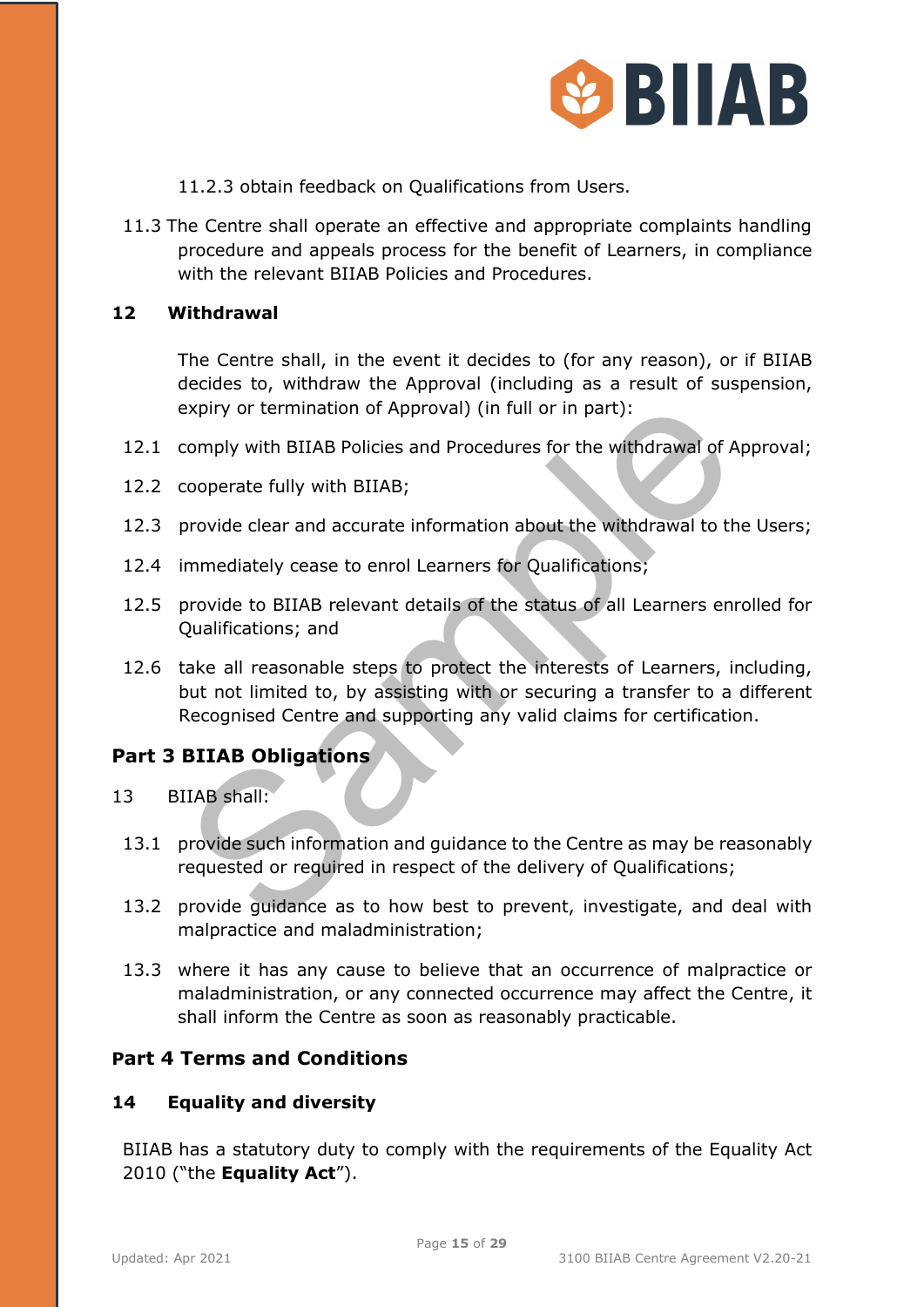

The Centre shall:

- 14.1 maintain an appropriate equality and diversity policy in respect of protected characteristics covering unlawful discrimination and other conduct prohibited by the Equality Act and any equivalent laws in the Territory. This includes not discriminating unlawfully, either directly or indirectly, on the grounds of disability, age, marriage and civil partnership, gender reassignment, pregnancy and maternity, race, religion or belief, sex and sexual orientation;
- 14.2 have due regard to the need to eliminate unlawful "discrimination", "harassment" and "victimisation" and other conduct prohibited by the Equality Act;
- 14.3 comply with BIIAB Policies and Procedures on equality and diversity, access arrangements, reasonable adjustments and special consideration;
- 14.4 regularly monitor and review its compliance with this clause 14;
- 14.5 report to BIIAB without delay in the event of:
	- 14.5.1 any features of any Qualifications of which it becomes aware which disadvantage or could disadvantage Learners with particular protected characteristics; and
	- 14.5.2 any complaints it receives relating to equality in the delivery of Qualifications.
- 14.6 BIIAB may monitor and investigate any complaints or other notifications relating to equality in the delivery of Qualifications.

# **15 Anti-bribery and anti-corruption**

The Centre shall comply with all applicable laws, statutes, and regulations relating to anti-bribery and anti-corruption including but not limited to the Bribery Act 2010. have due regard to the need to eliminate unlawful "discrim"<br>
"harassment" and "victimisation" and other conduct prohibited<br>
Equality Act;<br>
comply with BIIAB Policies and Procedures on equality and c<br>
access arrangements, r

## **16 Data Protection**

The terms "**personal data**", "**data subject**", "p**rocess**"**,** "**processes**" and "**processing**" shall have the meanings given to them in the General Data Protection Regulations 2018 ("**GDPR**").

16.1 The Centre warrants and undertakes that it shall have the necessary consents to process personal data from its employees, any individuals providing any services under the Centre Agreement on behalf of the Centre, the Learners, Key Personnel and/or other persons whose names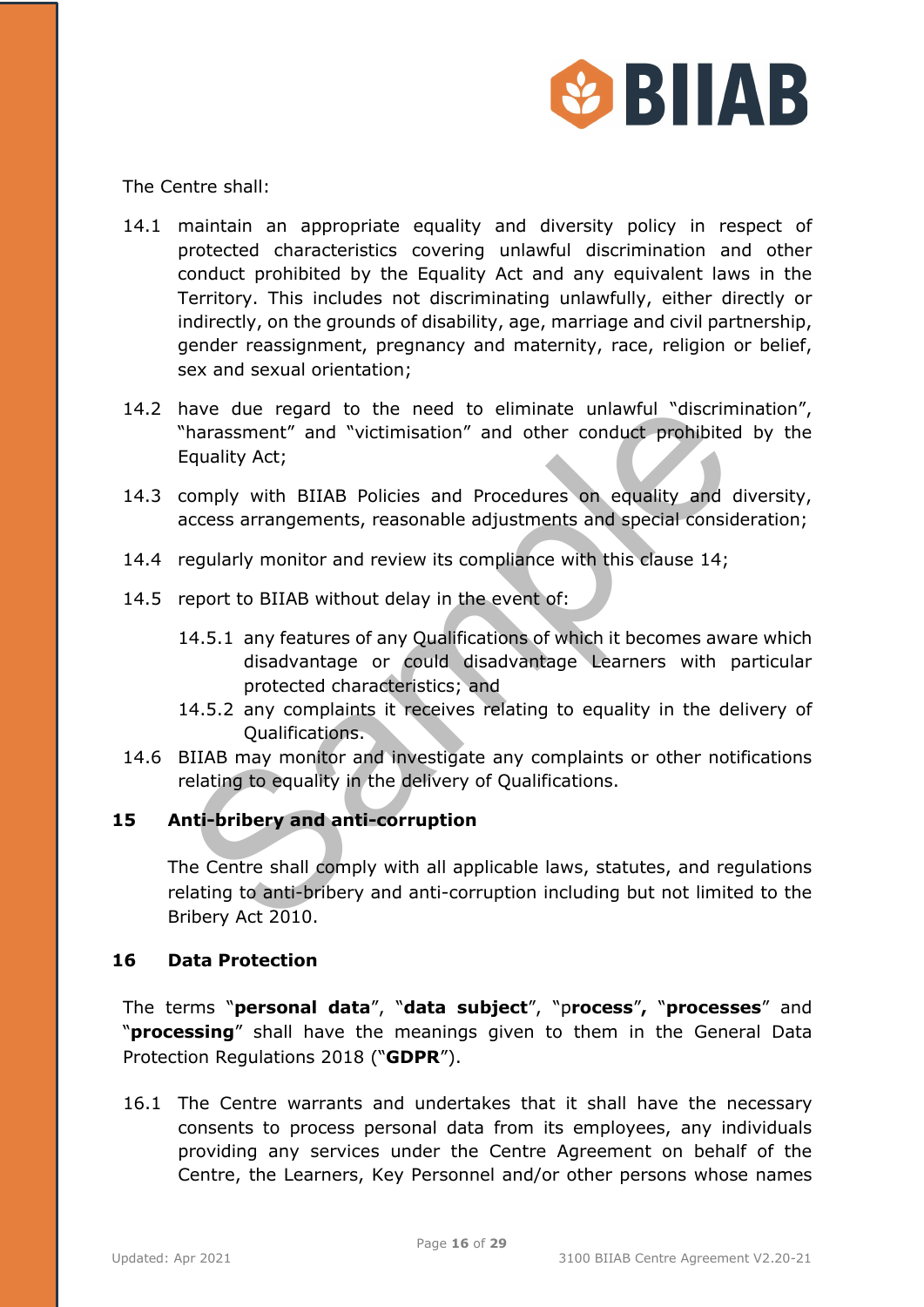

are set out in the Application for Centre Recognition or otherwise provided to BIIAB by the Centre.

- 16.2 The Centre shall ensure that the consents obtained by the Centre from the Learners for the processing of personal data of Learners allow BIIAB to process such personal data in connection with this Agreement.
- 16.3 If the Centre receives any complaint, notice or communication which relates directly or indirectly to the processing of personal data or to either Party's compliance with the DPA, it shall immediately notify BIIAB and it shall provide BIIAB with full co-operation and assistance in relation to any such complaint, notice or communication.
- 16.4 The Centre warrants that:
	- 16.4.1 it will process personal data in compliance with all applicable laws, enactments, regulations, orders, standard and other similar instruments; and
	- 16.4.2 it will take appropriate technical and organisational measures against the unlawful processing of personal data and against the accidental loss or destruction of, or damage to, personal data.
- 16.5 The Centre shall at all times indemnify and keep indemnified BIIAB against any and all losses, claims, costs, demands, expenses and any other liabilities (including legal fees) arising from any infringement or breach of the DPA or this clause 16 by the Centre or its Workforce or any other person or organisation employed, engaged, connected to the Centre in connection with the provision of the services under the Centre Agreement and the obligations set out in this clause 16. Shall provide BIIAB with full co-operation and assistance in relations<br>such complaint, notice or communication.<br>The Centre warrants that:<br>S.4.1 it will process personal data in compliance with all applica<br>enactments; regul

# **17 Intellectual Property**

- 17.1 In consideration for the provision of the services to the Learners under the Centre Agreement, BIIAB hereby grants the Centre for the purpose of providing such services only and for the duration of the Centre Agreement the non-exclusive non-transferable right (with no rights to sub-license) to:
	- 17.1.1 designate the Centre as a BIIAB Recognised Centre;
	- 17.1.2 use the BIIAB Recognised Centre Logo; and
	- 17.1.3 use such other BIIAB Intellectual Property as BIIAB may permit in writing in connection with the Centre Agreement.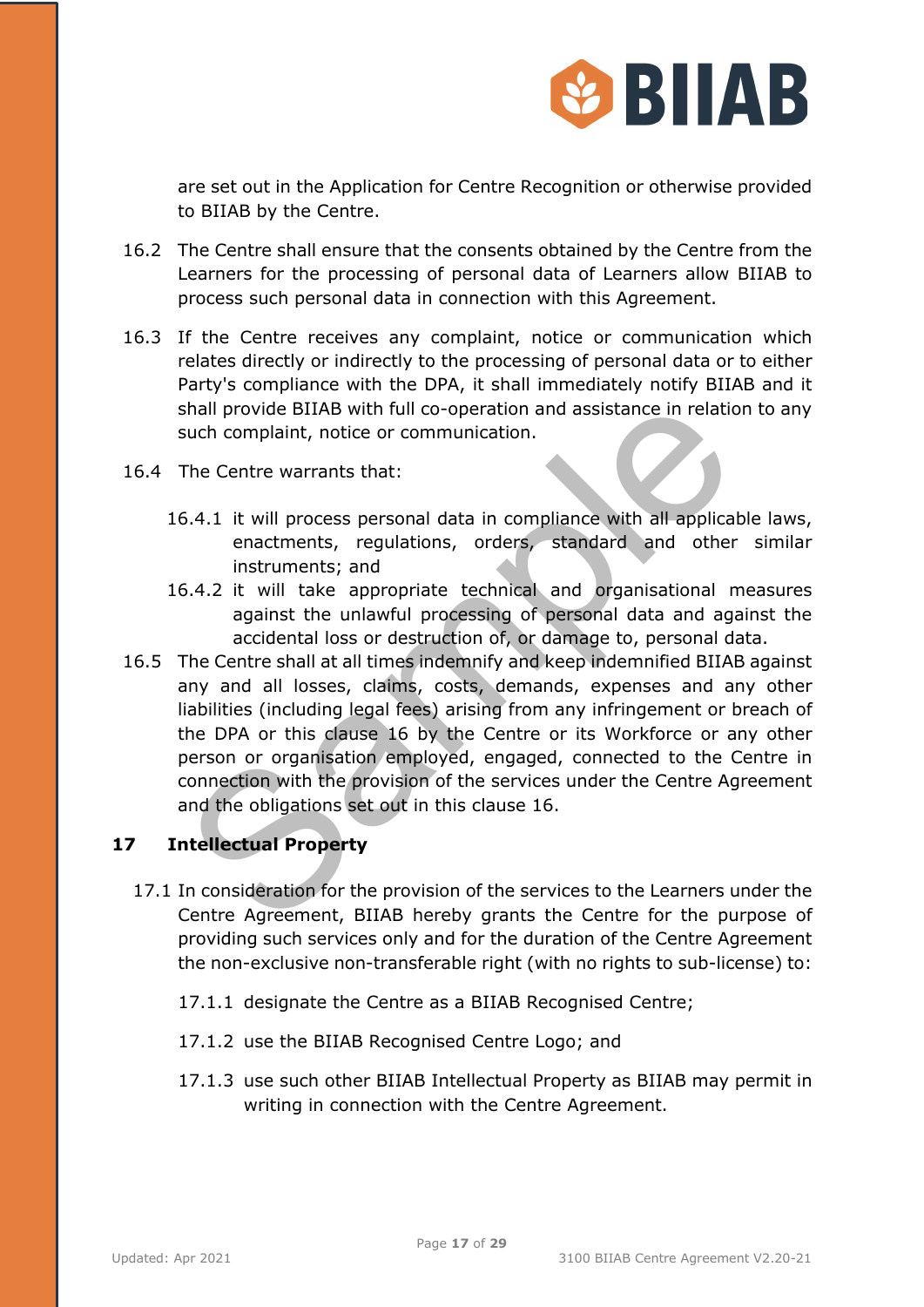

- 17.2 The Centre must ensure that all materials (including online materials) using BIIAB Intellectual Property produced by or on behalf of the Centre comply with:
	- 17.2.1 any limitations and/or restrictions on use which may be communicated to the Centre by BIIAB from time to time;
	- 17.2.1 any branding and copy guidelines issued by BIIAB from time to time; and
	- 17.2.3 any specific guidance provided by BIIAB.
	- 17.3 The Centre acknowledges and agrees that all BIIAB Intellectual Property shall vest in BIIAB and apart from the licence granted pursuant to clause 17.1, this Centre Agreement does not transfer any interest in BIIAB Intellectual Property.
- 17.4 The Centre shall promptly give written notice to BIIAB of any actual, threatened or suspected infringement of any BIIAB Intellectual Property of which it becomes aware.
- 17.5 The Centre shall ensure that it does not suggest in any way that it is owned or controlled by BIIAB or that it has been franchised by BIIAB.
- 17.6 The Centre will not use, register or attempt to register any mark, design, business name or domain name consisting or comprising or being confusingly similar to any of the BIIAB Intellectual Property, or do or permit to be done any act that may weaken, damage or be otherwise detrimental to the reputation or goodwill associated with BIIAB, or may interfere with or jeopardise the registration and/or validity of BIIAB Intellectual Property. The Centre acknowledges and agrees that all BIIAB Intellectual<br>shall vest in BIIAB and apart from the licence granted pursuant i<br>17.1, this Centre Agreement does not transfer any interest<br>Intellectual Property.<br>Intellectua
- 17.7 For the avoidance of doubt a breach of any of the provisions of this clause 17 shall be deemed to constitute a material breach of the Centre Agreement.

## **18 Database of Learners**

- 18.1 BIIAB acknowledges and agrees that, as between the Centre and BIIAB, the Centre owns all the data in the database of Learners created by the Centre ("**Database of Learners**") and that all intellectual property rights in the Database of Learners are the property of the Centre.
- 18.2 The Centre grants to BIIAB a non-exclusive and perpetual licence to use the Database of Learners and the data contained therein in connection with the Centre Agreement and BIIAB's role as an Awarding Organisation.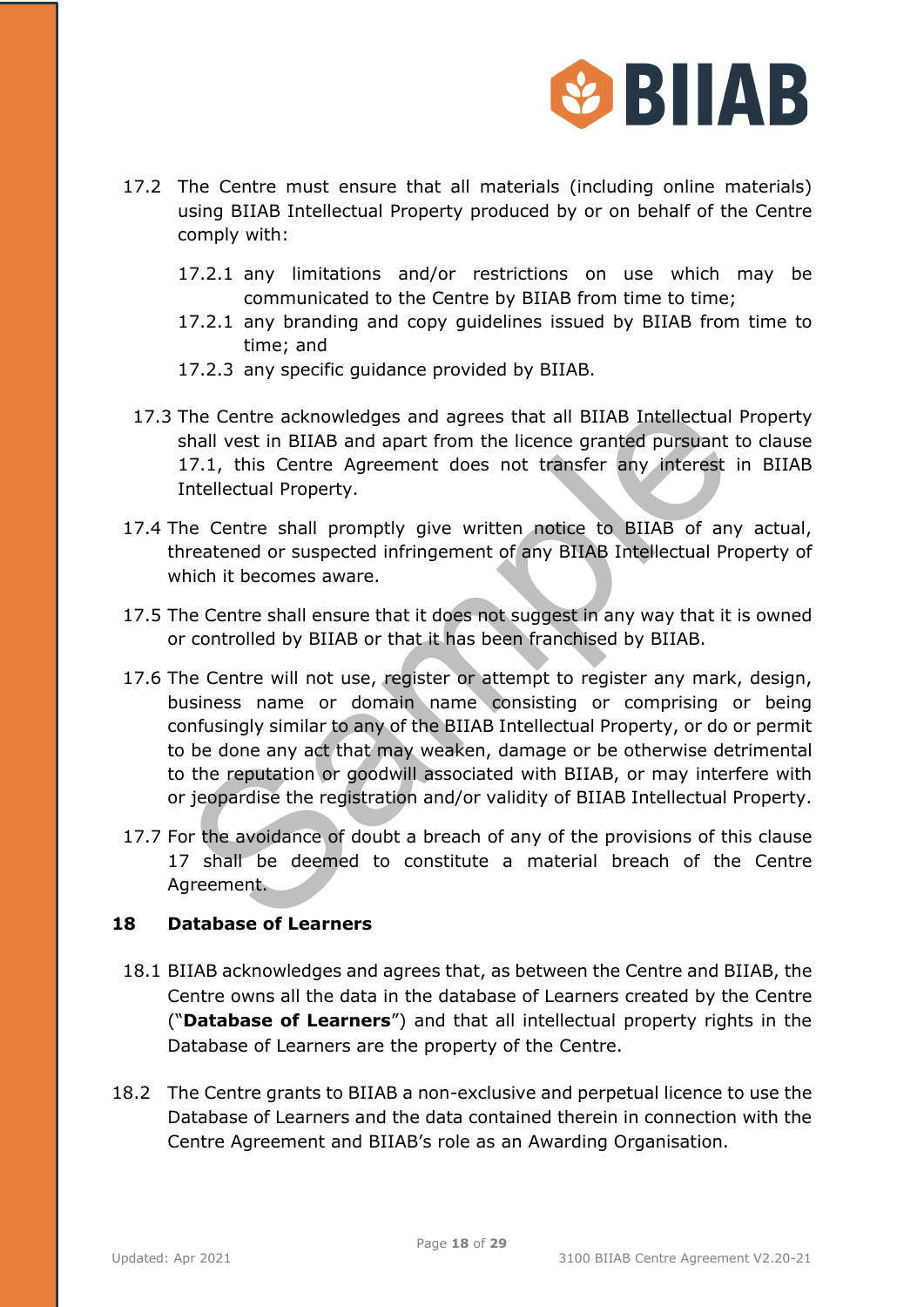

## **19 Confidentiality**

The Centre shall:

- 19.1 treat all confidential information as strictly private and confidential and take all reasonable steps to preserve its confidentiality and to ensure that the Centre's Workforce preserve its confidentiality;
	- 19.2 report any suspected breaches of confidentiality to BIIAB as soon as reasonably practicable; and
	- 19.3 co-operate with any investigations into such suspected breaches by BIIAB.
- 19.4 The obligations in clause 19.1 shall survive the termination of the Centre Agreement until such time as the Centre no longer holds any confidential information which has been provided to the Centre by BIIAB or its agents in connection with the Centre Agreement.

## **20 Retention of records**

The Centre shall:

- 20.1 maintain all Learner records and details of achievement in an accurate, timely and secure manner, and in accordance with any applicable BIIAB Policies and Procedures, and in the format required by BIIAB;
- 20.2 keep complete and accurate records for the duration of the Centre Agreement and for 24 months from its termination, or for three years from award of a Qualification to a Learner, whichever is longer, relating to the Centre's compliance with its obligations under the Centre Agreement and BIIAB's requirements for Record Keeping and make these available to BIIAB (at its own cost) upon request, including, but not limited to, assessment and internal quality assurance records. reasonably practicable; and<br>
BITAB.<br>
BITAB.<br>
The obligations in clause 19.1 shall survive the termination of the<br>
Agreement until such time as the Centre no longer holds any con<br>
in connection with the Seen provided to the

#### **21 Fees and payments**

- 21.1 Centre shall pay any fees that may be payable in connection with the Centre Agreement, as notified to the Centre by BIIAB upon Approval and thereafter.
- 21.2 Unless otherwise stated, all fees notified to the Centre by BIIAB are exclusive of VAT.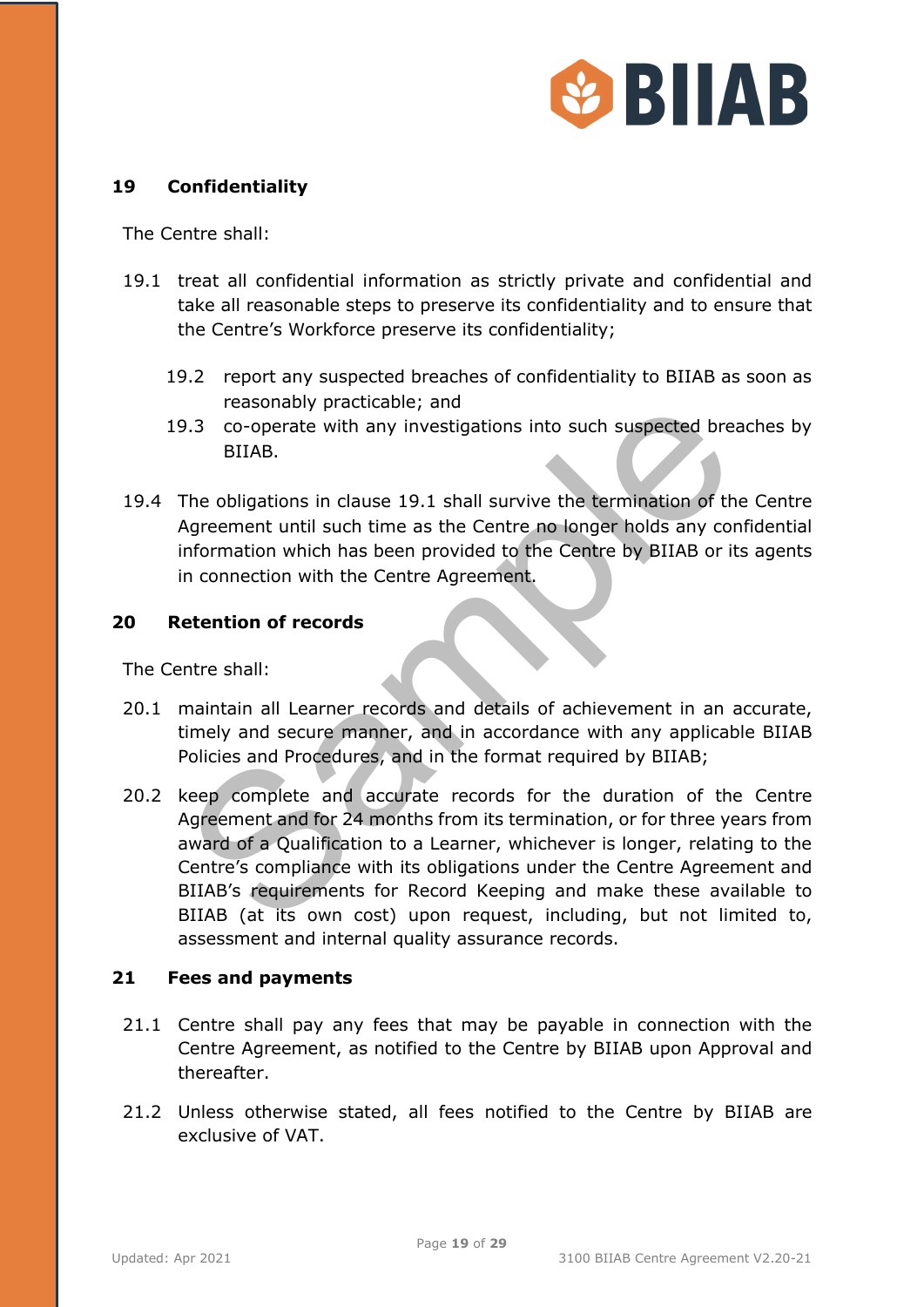

- 21.3 The Centre shall make payment of all valid invoices presented by BIIAB in accordance with the BIIAB Policies and Procedures on invoicing and payment, and not later than within 30 days of the date of the invoice ("**Payment Date**"), or such other date as may be agreed by BIIAB in writing.
- 21.4 All amounts due under the Centre Agreement from the Centre to BIIAB shall be paid in full without any set-off, counterclaim, deduction or withholding (other than any deduction or withholding of tax as required by law).
- 21.5 BIIAB reserves the right, at any time and without notice to the Centre, to set off any liability of the Centre to BIIAB against any liability of BIIAB to the Centre, whether either liability is present or future, liquidated or unliquidated, and whether or not either liability arises under this Agreement.
- 21.6 Any fees payable by the Centre to BIIAB are, unless otherwise stated in the relevant BIIAB Policies and Procedures, non-refundable.
- 21.7 The Centre acknowledges and agrees that it will be responsible for all expenses incurred by it or persons acting on its behalf in connection with the Centre Agreement, including, but not limited to the costs of recruitment and registration of Learners and the costs of examinations/assessments. BITAB reserves the right, at any time and without notice to the C<br>set off any liability of the Centre to BIIAB against any liability of<br>the Centre, whether either liability is present or future, liqui<br>unliquidated, and whe
- 21.8 If any amount remains unpaid after the Payment Date, BIIAB reserves the right to charge interest on any outstanding fees on a daily basis at the Bank of England Base Rate plus 8%.
- 21.9 Without prejudice to BIIAB's other rights and remedies, failure to pay any fees due may result in a sanction being imposed by BIIAB under the Sanctions Policy, suspension or withdrawal of Approval and/or termination of the Centre Agreement under clause 23.
- 21.10 The Centre shall indemnify BIIAB on demand for any costs and expenses incurred in connection with the recovery of any fees due under the Centre Agreement.
- 21.11 For the avoidance of doubt, the provisions of this clause 21 shall apply to all fees and/or any other amounts that may be payable by the Centre to BIIAB in connection with the Centre Agreement, whether or not the Centre has relied on any grant, government funding or any other third party funding at any point prior to or during the term of this Agreement, and any such fees and/or other amounts shall be payable in accordance with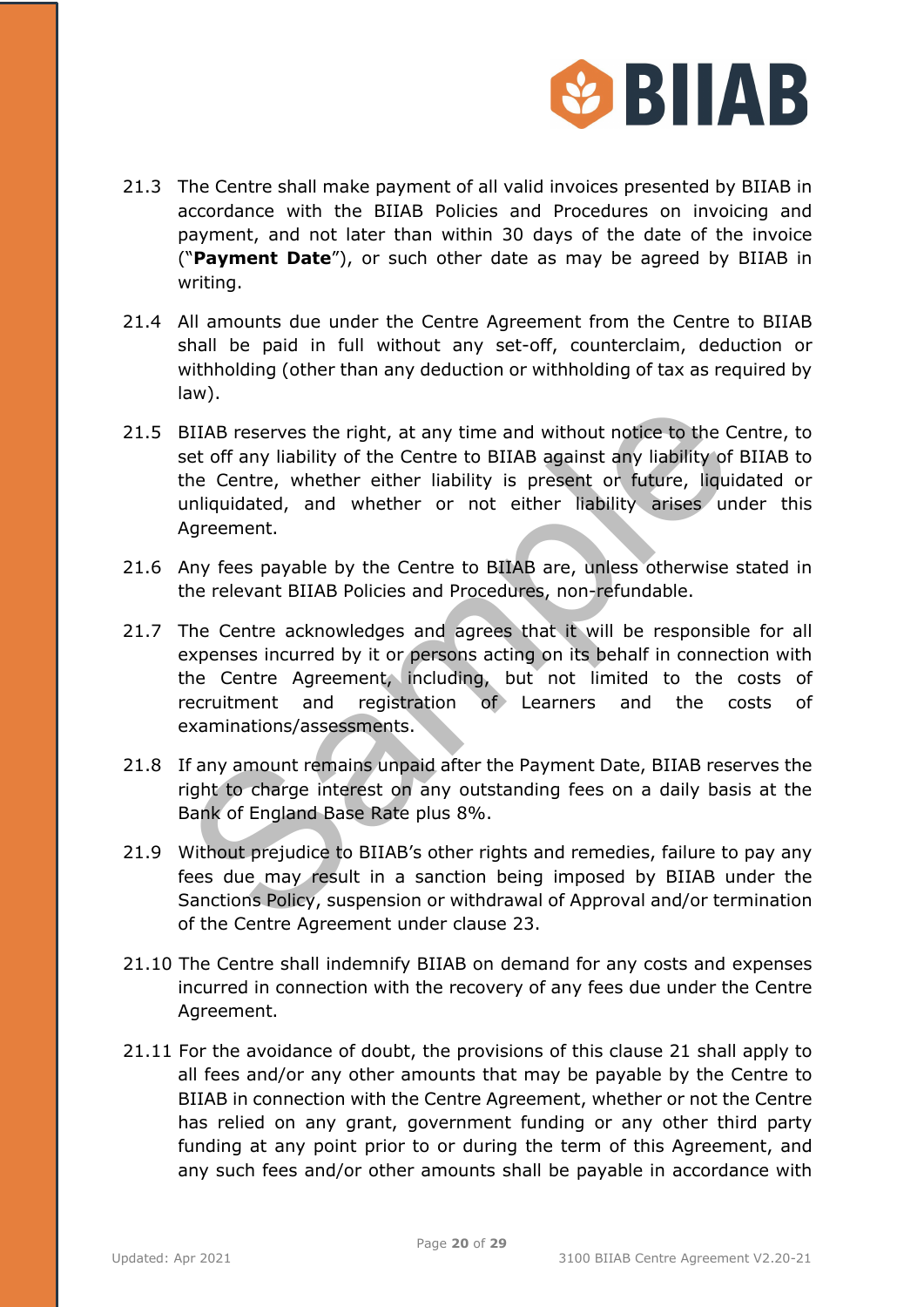

the provisions of the Centre Agreement whether or not any such grant or funding is continuing.

21.12The Centre is solely responsible for the collection, remittance and payments of any taxes, charges, levies, assessments and other fees of any kind imposed by governmental or other authority in connection with the delivery of Qualifications.

## **22 Limitation of liability and indemnity**

22.1 Nothing in the Centre Agreement shall limit or exclude any liability by either Party for death or personal injury caused by its negligence, or the negligence of its Workforce, agents or sub-contractors, fraud or fraudulent misrepresentation or any other liability that cannot be excluded or limited under English law.

Subject to clause 22.1:

- 22.2 BIIAB shall have no liability to the Centre, whether in contract, tort (including negligence), breach of statutory duty, or otherwise arising under or in connection with the Centre Agreement for: (i) loss of profits; (ii) loss of sales or business; (iii) loss of anticipated savings; (iv) loss of or damage to goodwill or reputation; (v) loss of use or corruption of data or information; (vi) any ex gratia payments; or (vii) any special, indirect, consequential or pure economic loss; and othing in the Centre Agreement shall limit or exclude any liability<br>arty for death or personal injury caused by its negligence,<br>egligence of its Workforce, agents or sub-contractors, fraud or fr<br>alisepares of its Workforce
- 22.3 BIIAB's liability for any claim or series of connected claims whether in contract, tort (including negligence), breach of statutory duty, or otherwise arising under or in connection with the Centre Agreement shall be limited to a maximum sum equal to the total fees paid by the Centre under the Centre Agreement within the period of twelve (12) months preceding the event giving rise to the claim (or the first of the series of connected claims).
- 22.4 The Centre agrees to indemnify BIIAB on demand against all liabilities, costs, expenses, damages and losses suffered or incurred by BIIAB, or its Workforce directly, or indirectly, arising from, or in connection with:
- 22.5 claims made by the Centre or any of its employees or other persons acting on its behalf for any employment-related payment or remuneration;
- 22.6 alleged and/or actual infringement or theft of any confidential information or intellectual property by the Centre's Workforce or other persons engaged in the delivery of Qualifications or acting on the Centre's behalf;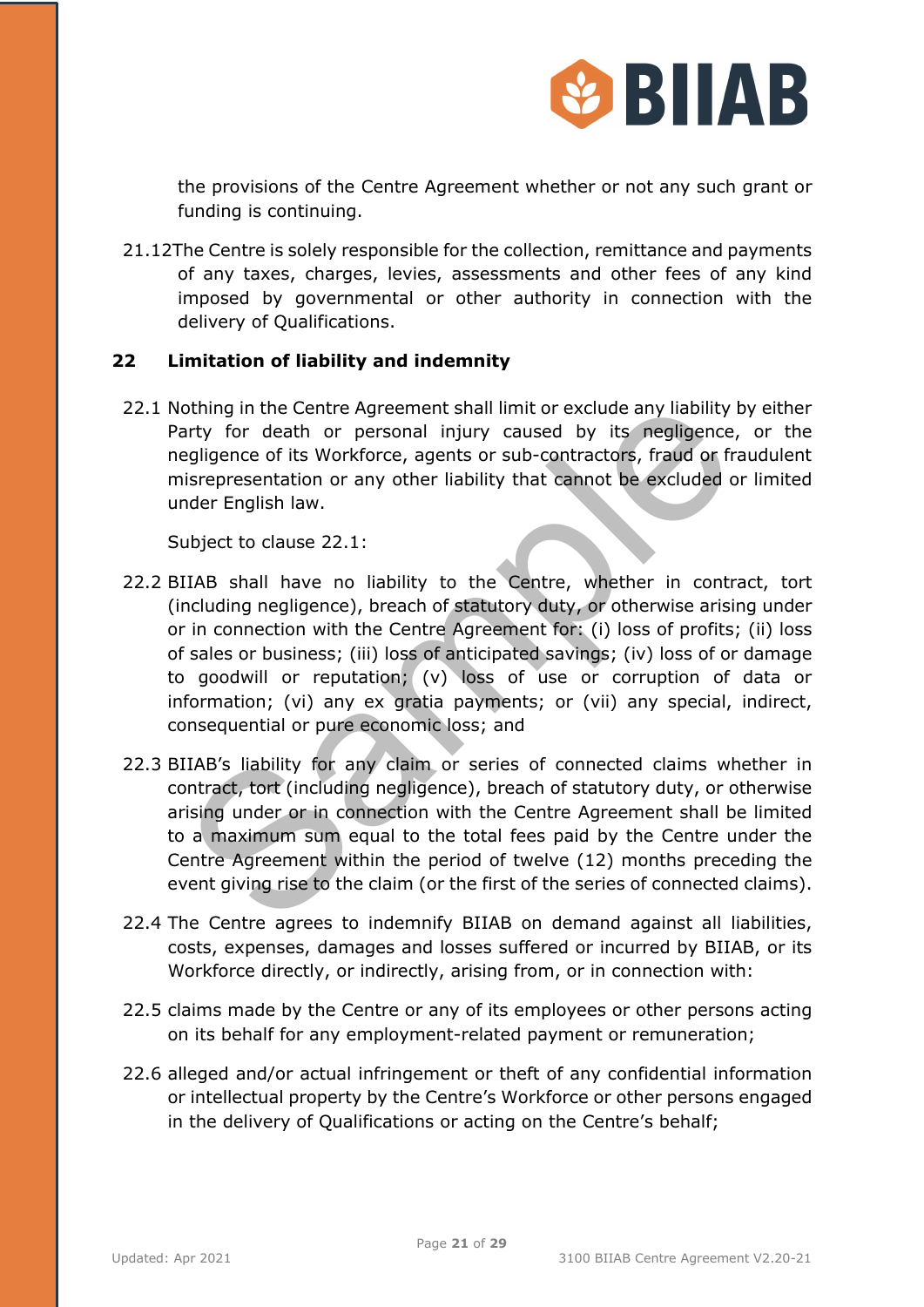

- 22.7 any claim made against BIIAB by any third party to the extent that such claim arises as a result of the Centre's breach, negligent performance or failure or delay in performing any of its obligations under the Centre Agreement; and/or
- 22.8 any act or omission by the Centre (including, but not limited to, a breach of the Centre Agreement), or its Workforce or sub-contractors, which places BIIAB in breach of any obligation as an Awarding Organisation/Body.
- 22.9 For the duration of the Centre Agreement and for two years thereafter, the Centre will maintain full and comprehensive insurance at a level sufficient to cover any potential risks arising from the Centre's operations in connection with the Centre Agreement. Upon request, the Centre shall provide to BIIAB evidence of the validity of the insurance held in accordance with this clause 22.4. entre will maintain full and comprehensive insurance at a level solution with the Centre Agreement. Upon request, the Centro-<br>covide to BIIAB evidence of the validity of the insurance held in accordio<br>to SIIAB evidence of

## **23 Termination**

- 23.1 Either Party may terminate the Centre Agreement (and therefore the Approval) for any reason by providing not less than one (1) months written notice to the other Party.
- 23.2 Without prejudice to any of its rights or remedies, BIIAB may terminate the Centre Agreement immediately on written notice if the Centre:
	- 23.2.1 does not comply with BIIAB Policies and Procedures including those under the Sanctions Policy resulting in the withdrawal of Approval;
	- 23.2.2 is in material or persistent breach of any term of the Centre Agreement, and if the breach is capable of remedy has failed to remedy it within the period stipulated by BIIAB;
	- 23.2.3 BIIAB reasonably believes that the Centre's conduct is prejudicial to BIIAB's interests (including, but not limited to, in the case of the Centre's breach of any security requirements, malpractice or maladministration in the delivery and assessment of Qualifications), or is not consistent with its brand values, guidelines and/or reputation, or may bring members or organisations within academia, education or the arts into disrepute;
	- 23.2.4 the Centre undergoes a Change of Control and such change may, in the reasonable opinion of BIIAB, affect the Centre's ability to comply with its obligations under the Centre Agreement, is inconsistent with BIIAB's values and/or reputation, and/or creates, or is likely to create, a conflict of interest;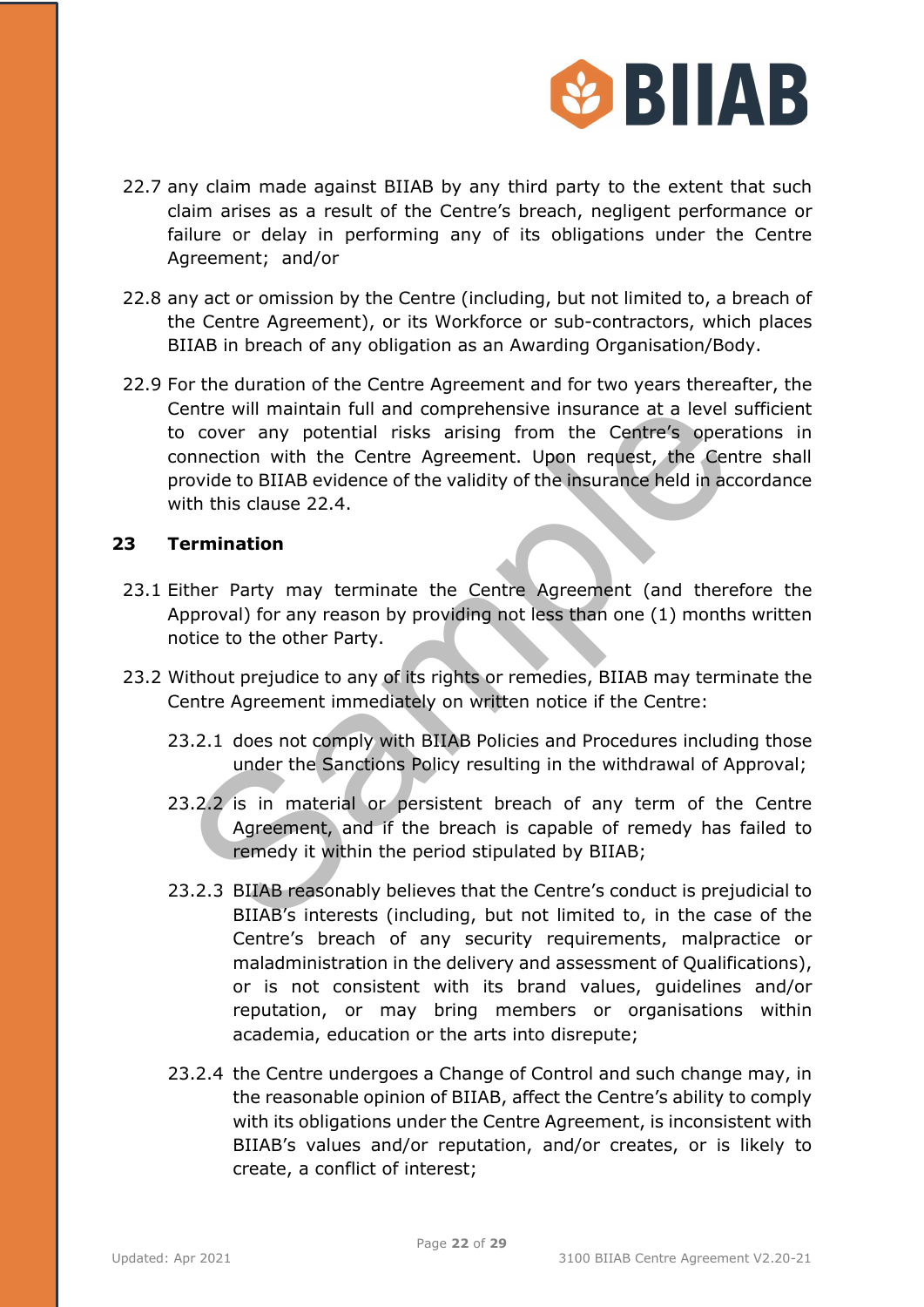

- 23.2.5 ceases or threatens to cease to trade; or becomes bankrupt; or goes into liquidation; or has a receiver or manager appointed over its business or any of the property or assets of the business;
- 23.2.6 is unable to offer and/or deliver the Qualifications as a result of a change in laws, or as a result of loss of a licence or permit necessary to deliver the Qualifications; or
- 23.2.7 is subject to a sanction placed on it by another Awarding Organisation, resulting in the withdrawal of its recognition with that Awarding Organisation.
- 23.3 Without prejudice to any of its rights or remedies, BIIAB may terminate the Centre Agreement immediately on written notice if BIIAB loses its status as an Awarding Organisation/Body in respect of all Qualifications.
- 23.4 BIIAB reserves the right to suspend or restrict the Approval with immediate effect during the period given to the Centre to remedy a breach under clause 23.3 and/or while it is investigating the Centre's conduct under any of the provisions of the Centre Agreement.
- 23.5 BIIAB reserves the right to terminate this agreement without notice where the Centre has retained the status of 'inactive' for a period of two years.

## **24 Consequences of suspension or termination**

- 24.1 The Centre shall take all reasonable steps (at its own cost) to act in the Learners' legitimate best interests in the event of suspension or expiry of Approval and/or during any investigation conducted by BIIAB, or in the event of termination of the Centre Agreement pursuant to clause 23, including, but not limited to, such co-operation as may be required to effect the transfer of Learners to another Recognised Centre. Awarding Organisation.<br>
Surface to any of its rights or remedies, BIJAB may term<br>
entre Agreement immediately on written notice if BIJAB loses its<br>
in Awarding Organisation/Body in respect of all Qualifications.<br>
IIAB rese
- 24.2 Upon termination of the Centre Agreement (howsoever caused) or suspension, withdrawal or expiry of the Approval:
	- 24.2.1all outstanding sums payable under the Centre Agreement shall immediately become due and payable;
	- 24.2.2the Centre shall immediately cease to advertise any of the Qualifications; and
	- 24.2.3the Centre shall immediately cease to use the BIIAB Recognised Centre Logo in connection with promotion of any Qualifications or other business activities.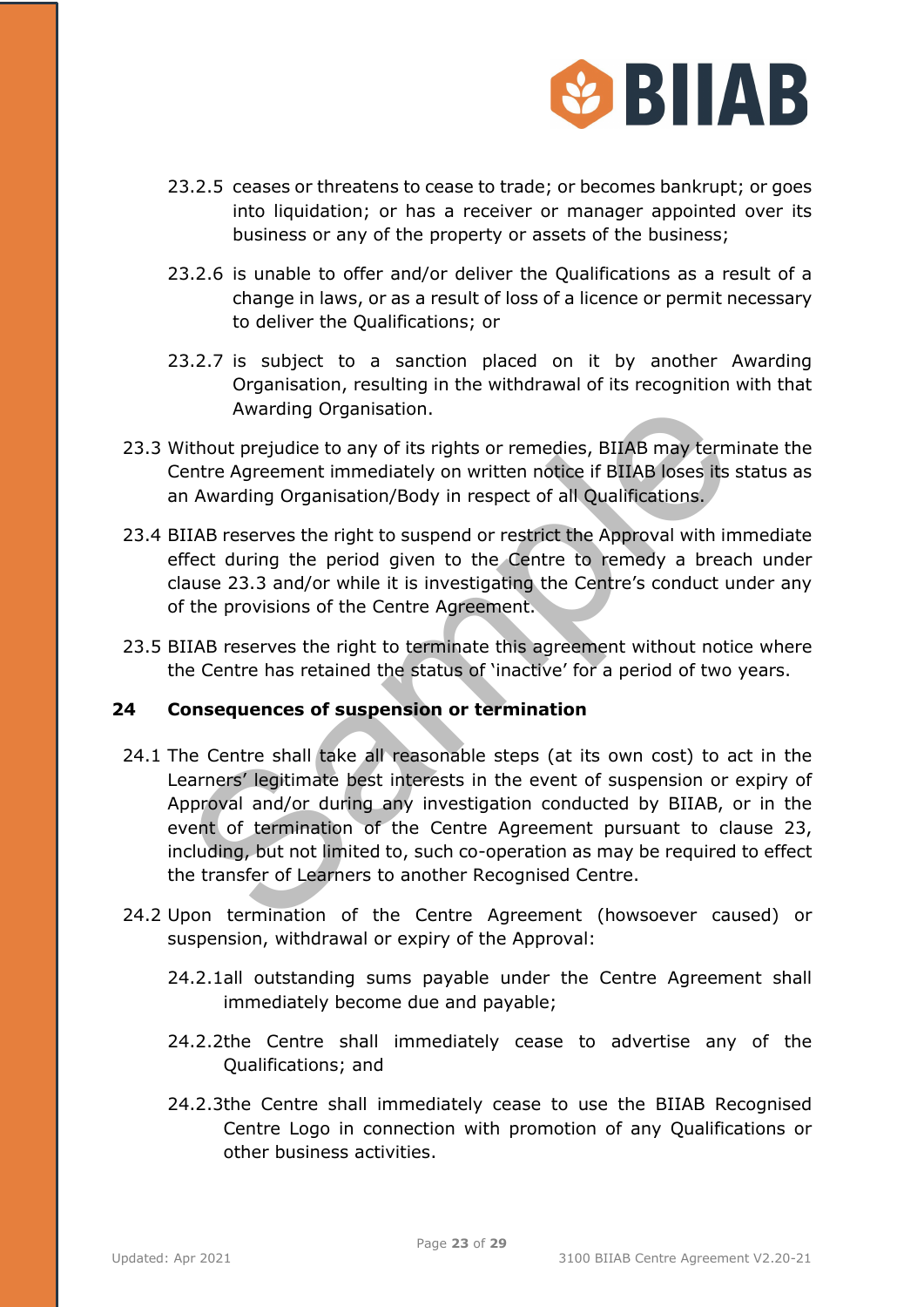

- 24.3 Immediately upon termination of the Centre Agreement (or suspension, withdrawal or expiry of the Approval), the Centre will, at BIIAB's reasonable request, fulfil those specified obligations to BIIAB and/or the Learners which remain unfinished as at the date of termination, expiry or suspension, and upon completion of such obligations:
- 24.4 cease to use any of BIIAB's property, the BIIAB Intellectual Property and all of the materials produced by or on behalf of the Centre using such BIIAB Intellectual Property (and destroy or return any of these at BIIAB's request) and do such things and execute and deliver all further documents as may be necessary to vest all rights, title and interest to BIIAB under the Centre Agreement;
- 24.5 cease to deliver the Qualifications; and cease to use any BIIAB IT/Digital systems (if applicable).
- 24.6 On termination of the Centre Agreement for any reason, the Approval will cease, however, each Party's accrued rights and liabilities as at the date of termination, clause 9 (Security), clause 12 (Withdrawal), clause 17 (Intellectual Property), clause 20 (Retention of records), clause 18 (Database of Learners), clause 19 (Confidentiality), clause 21 (Fees and payments), clause 22 (Limitation of liability and indemnity), clause 24 (Consequences of suspension or termination), and clause 26.12 (Governing Law and Jurisdiction) will survive and continue in full force and effect. ass may be necessary to vest all rights, title and interest to BIIA<br>the Centre Agreement;<br>the Centre Agreement;<br>cease to deliver the Qualifications; and cease to use any BIIAB I<br>systems (if applicable).<br>On termination of t

## **25 Subcontracting and appointing agents**

- 25.1 The Centre may not assign, transfer, charge, sub-contract, or otherwise dispose of or delegate (including, but not limited to, appointing an agent) any of its rights, benefits or obligations arising out of the Centre Agreement to any other third party without BIIAB's prior written consent.
	- 25.2 Where BIIAB has given written consent under clause 25.1, the Centre will be responsible for ensuring that the third party has appropriate capacity and capability to ensure the provision of the services under the Centre Agreement at all times and will agree in writing to any requirements BIIAB may have in providing its consent under clause 25.1. The Centre shall remain liable at all times to BIIAB for the acts, errors or omissions of any such third party.
	- 25.3 The Centre shall ensure that any such third party appointed by the Centre under this clause 25 to provide any services: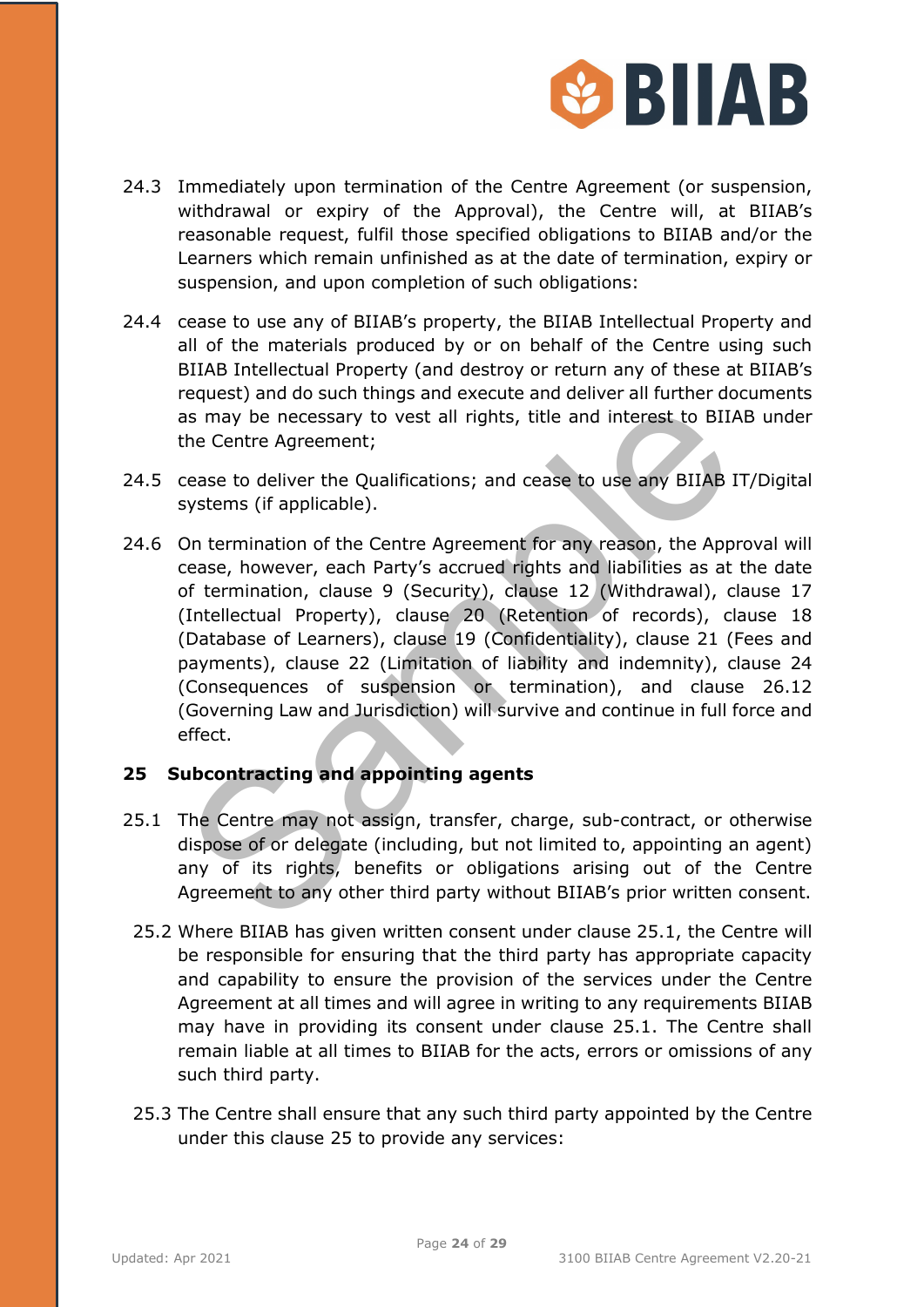

- 25.4 complies with all aspects of the Centre Agreement and it is subject to legally binding terms not less onerous than the terms of the Centre Agreement; and
- 25.6 clearly discloses its status and relationship with the Centre in any communication with Learners and/or other Users in connection with Qualifications.
- 25.7 For the avoidance of doubt, where BIIAB has given written consent under clause 25.1, such consent does not extend to the right of the Centre to sub-license any of its rights in respect of BIIAB Intellectual Property (including in respect of the BIIAB Recognised Centre Logo). Any use of BIIAB Recognised Centre Logo and/or other BIIAB Intellectual Property, and any other activity that could reasonably associate such third party with BIIAB is not allowed.
- 25.8 BIIAB may at any time assign, mortgage, charge, declare a trust over or deal in any other manner with any or all of its rights under the Centre Agreement.

#### **26 General**

- 26.1 At its own expense, each Party shall, and shall use all reasonable endeavours to procure that any necessary third party shall, promptly execute and deliver such documents and perform such acts as may be reasonably required for the purpose of giving full effect to the Centre Agreement.
- 26.2 BIIAB may from time to time amend or vary the terms of this Agreement upon written notice to the Centre, when such amendment or variation becomes necessary or desirable to comply with the Regulatory Requirements or for reasons related to BIIAB's business. Any variation or amendment of this Agreement shall take effect from the date specified in the notice of variation or amendment. sub-license any of its rights in respect of BIIAB Intellectual<br>(including in respect of the BIIAB Recognised Centre Logo). An<br>BIIAB Recognised Centre Logo and/or other BIIAB Intellectual I<br>and any other activity that could
- 26.3 For the avoidance of doubt, BIIAB may at any time amend or vary any or all of the BIIAB Policies and Procedures by publishing the amended or varied version(s) on the Website or otherwise making it available to the Centre. Any such variation or amendment takes effect from the date of such publication or notification.
- 26.4 The invalidity, illegality or unenforceability of any term, part-term of or any right arising pursuant to the Centre Agreement will not affect the validity, legality or enforceability of its remaining terms. If any term or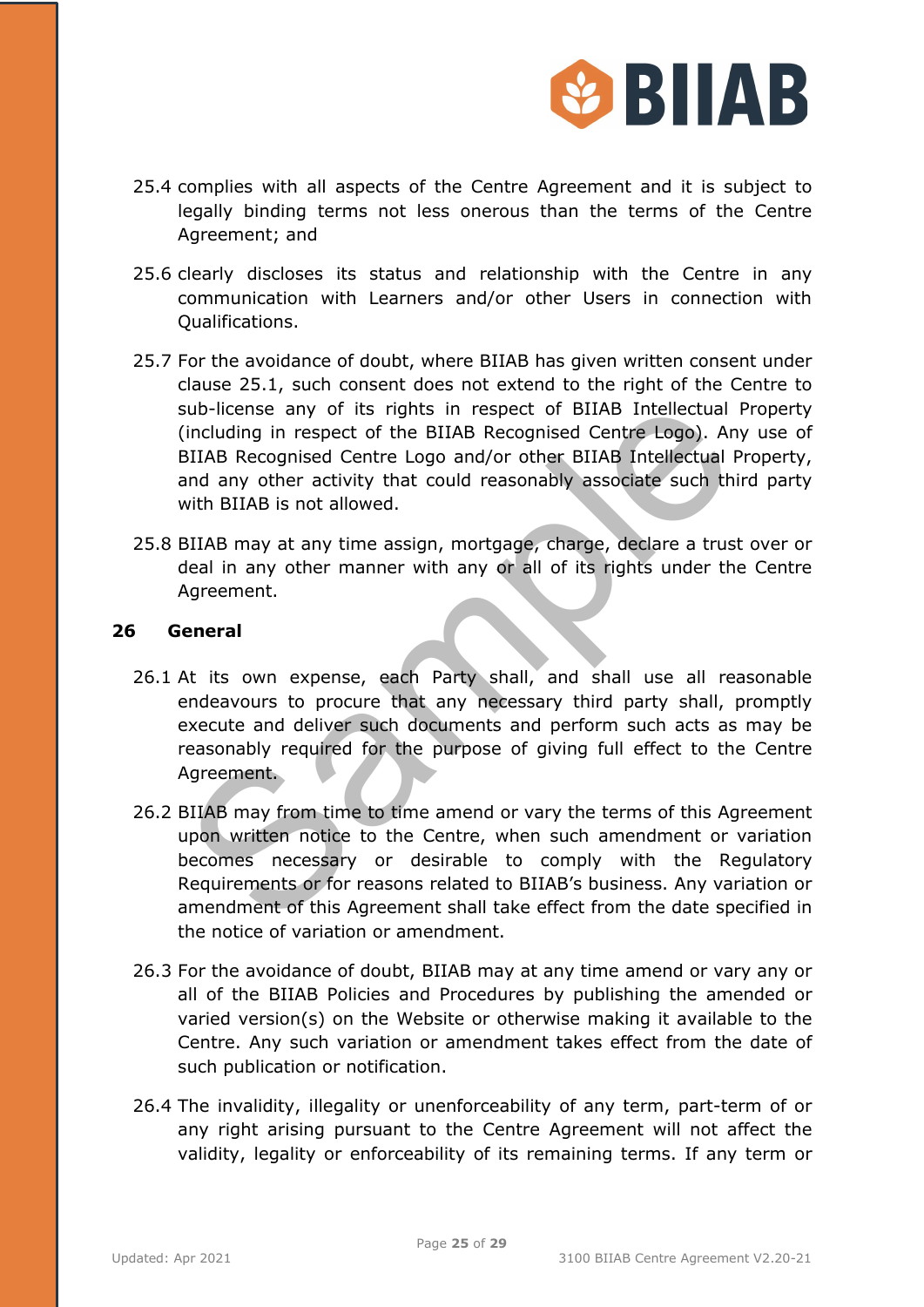

part-term is found unenforceable or invalid, insofar and to the extent permissible by law, the Parties will negotiate in good faith to amend such term such that, as amended, it is legal, valid and enforceable, and, to the greatest extent possible, it achieves the Parties' original commercial intention. If such modification is not possible, the relevant term or partterm shall be deemed deleted.

- 26.5 Neither Party will be in breach of the Centre Agreement nor liable for a delay or failure in performance resulting from events, circumstances or causes beyond its reasonable control. In such circumstances the affected Party will be entitled to a reasonable extension of the time allocated for performing its obligations. If the period of delay or non-performance continues for thirty (30) days from the date of occurrence, the Party not affected may terminate the Centre Agreement by giving fourteen (14) days' written notice to the other Party.
- 26.6 Without prejudice to any other rights or remedies that BIIAB may have, the Centre acknowledges and agrees that damages alone may not be an adequate remedy for breach of the terms of the Centre Agreement and that BIIAB shall be entitled to the remedies of injunction, specific performance or other equitable relief for any threatened or actual breach by the Centre of any of the terms of the Centre Agreement.
- 26.7 Any notice under or in connection with the Centre Agreement must be in writing and correctly addressed. Notices/communications may be given by either Party by pre-paid first-class post or other next Business Day delivery service (to the main business address for both Parties) or by email, in the case of the Centre to the authorised person whose email address is stated in the Application for Centre Recognition (or otherwise notified to BIIAB), and in the case of BIIAB, to that of the BIIAB representative whose email address will be specified in any Approval confirmation notice. A notice will be deemed received three (3) days after posting if sent by first-class post or other next Business Day delivery service and at 5pm on the day of sending if sent by email, provided that any notice received on a weekend or public holiday or after 5 pm (local time at the place of receipt) will be deemed to be received on the next Business Day. This clause does not apply to the service of any proceedings or any documents in any legal action or, where applicable, any other method of dispute resolution. Party will be entitled to a reasonable extension of the time allo<br>performing its obligations. If the period of delay or non-perf<br>continues for thirty (30) days from the date of occurrence, the Ille<br>affected may terminate t
- 26.8 A person who is not a Party to the Centre Agreement has no right under the Contracts (Rights of Third Parties) Act 1999 to enforce or enjoy the benefit of any of the terms and conditions in the Centre Agreement.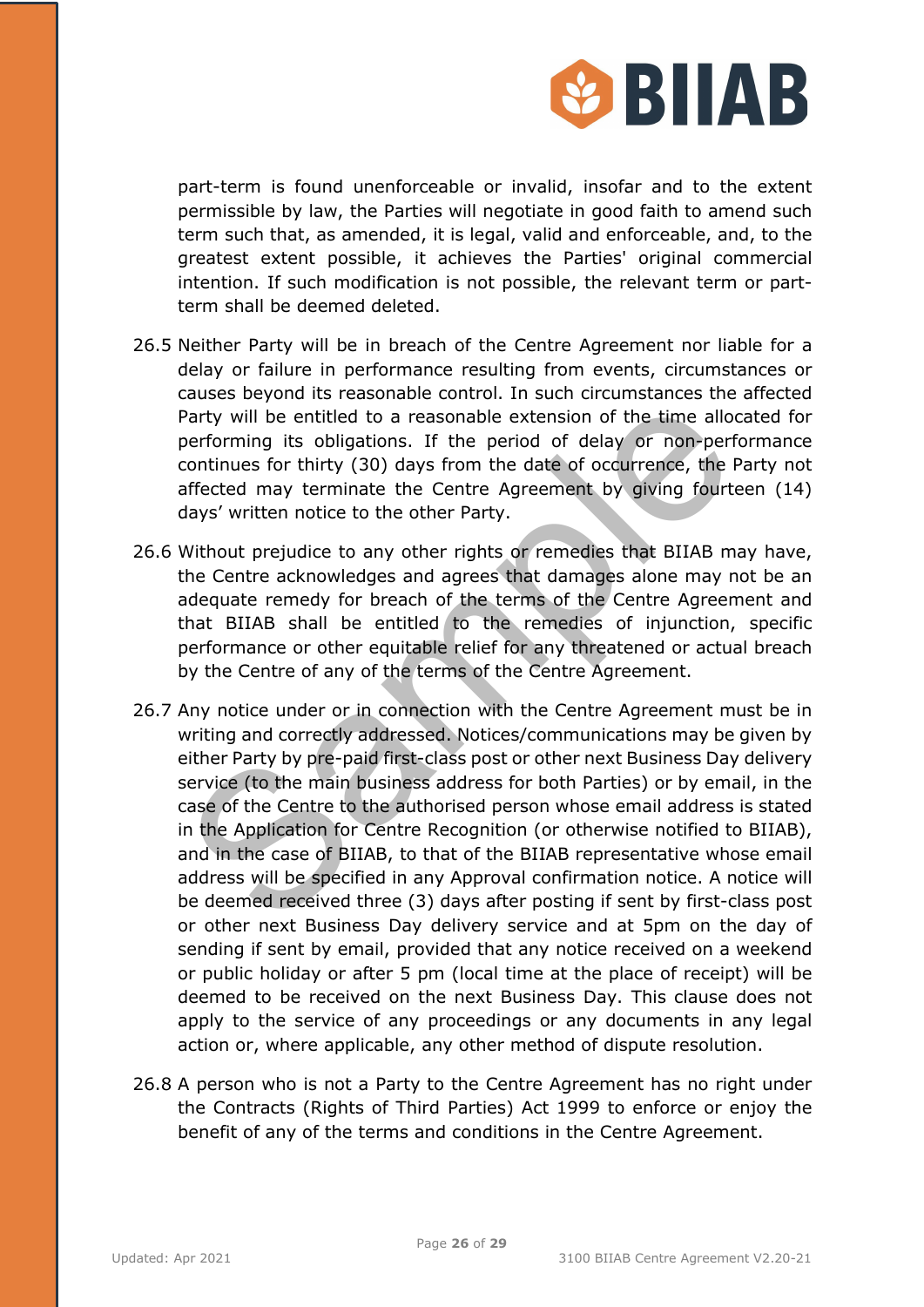

- 26.9 Nothing in the Centre Agreement is intended to, or shall be deemed to, establish any partnership or joint venture between any of the Parties, constitute any Party the agent of another Party, or authorise any Party to make or enter into any commitments for or on behalf of any other Party. Each Party confirms it is acting on its own behalf and not for the benefit of any other person.
- 26.10 A waiver of any right or remedy under the Centre Agreement or by law is only effective if given in writing and shall not be deemed a waiver of any subsequent breach or default. A failure or delay by a Party to exercise any right or remedy provided under the Centre Agreement or by law shall not constitute a waiver of that or any other right or remedy, nor shall it prevent or restrict any further exercise of that or any other right or remedy. No single or partial exercise of any right or remedy provided under the Centre Agreement or by law shall prevent or restrict the further exercise of that or any other right or remedy.
- 26.11 The Centre Agreement constitutes the entire agreement between the Parties and supersedes all previous agreements, arrangements, promises, assurances, warranties, representations and understandings between them, whether written or oral, relating to its subject matter. Each Party agrees that it shall have no remedies in respect of any statement, representation, assurance or warranty (whether made innocently or negligently) that is not set out in the Centre Agreement. Each Party agrees that it shall have no claim for innocent or negligent misrepresentation based on any statement in the Centre Agreement and each Party acknowledges that, in entering into the Centre Agreement, it has not relied on any representation or warranty. right or remedy provided under the Centre Agreement or by law<br>constitute a waiver of that or any other right or remedy, nor shall it<br>or restrict any further exercise of that or any other right or remedy<br>in the right or rem
	- 26.12 Each Party agrees that the Centre Agreement and the relationship between the Centre and BIIAB will be governed by and construed in accordance with the law of England and Wales and Scotland. The courts of England and Wales and Scotland shall have exclusive jurisdiction to settle any dispute or claim (including non-contractual disputes or claims) arising out of or in connection with the Centre Agreement or its subject matter or formation.

This Agreement has been entered into on the date signed below by the Centre Representative.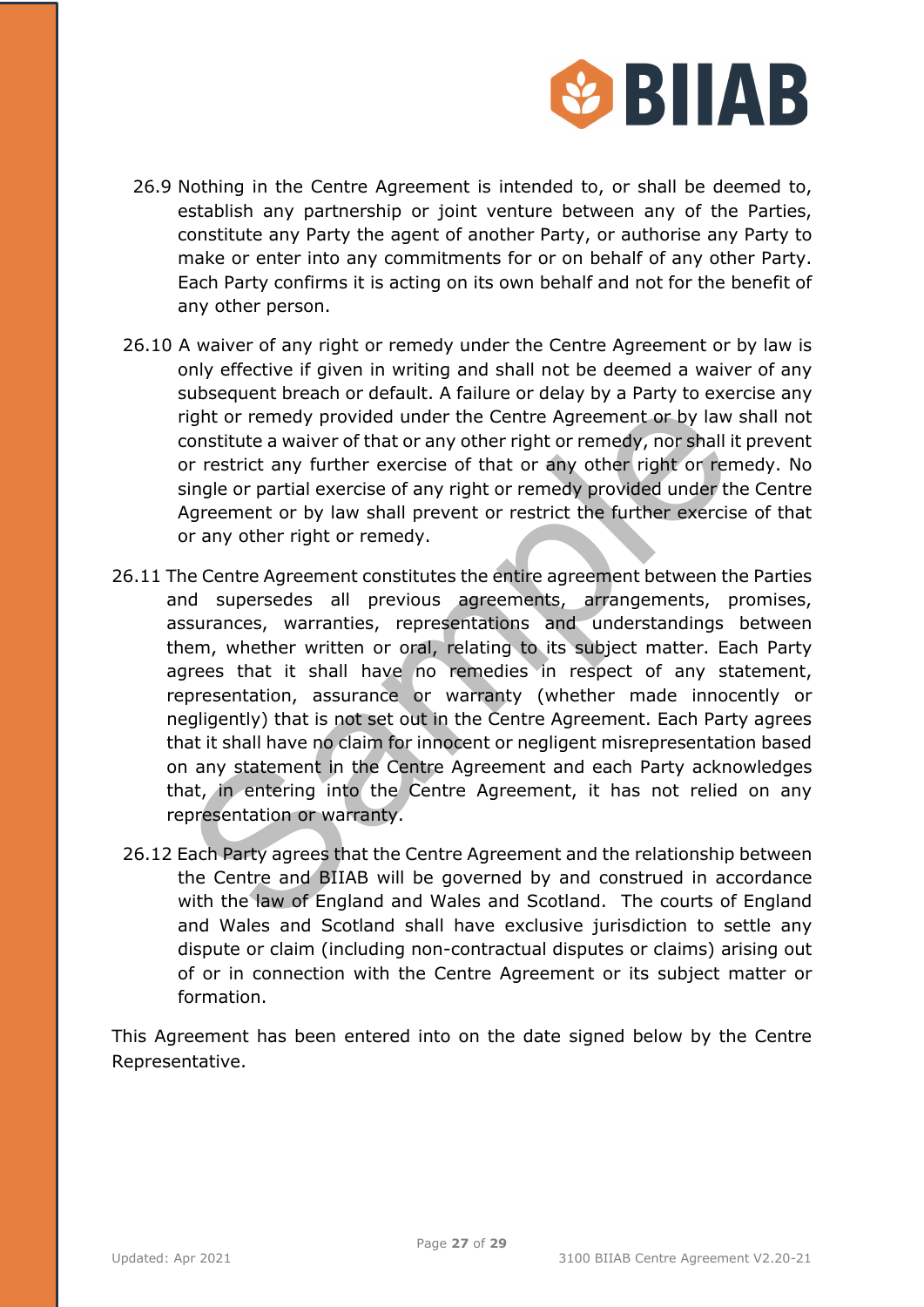

Signed

fredo

for and on behalf of

**BIIAB** Paul Eeles Chief Executive Officer BIIAB

| Name of authorised        |  |
|---------------------------|--|
| signatory:                |  |
| Role / Job Title:         |  |
| Signature:                |  |
| Date:                     |  |
| for and on behalf of:     |  |
| Name of Recognised Centre |  |